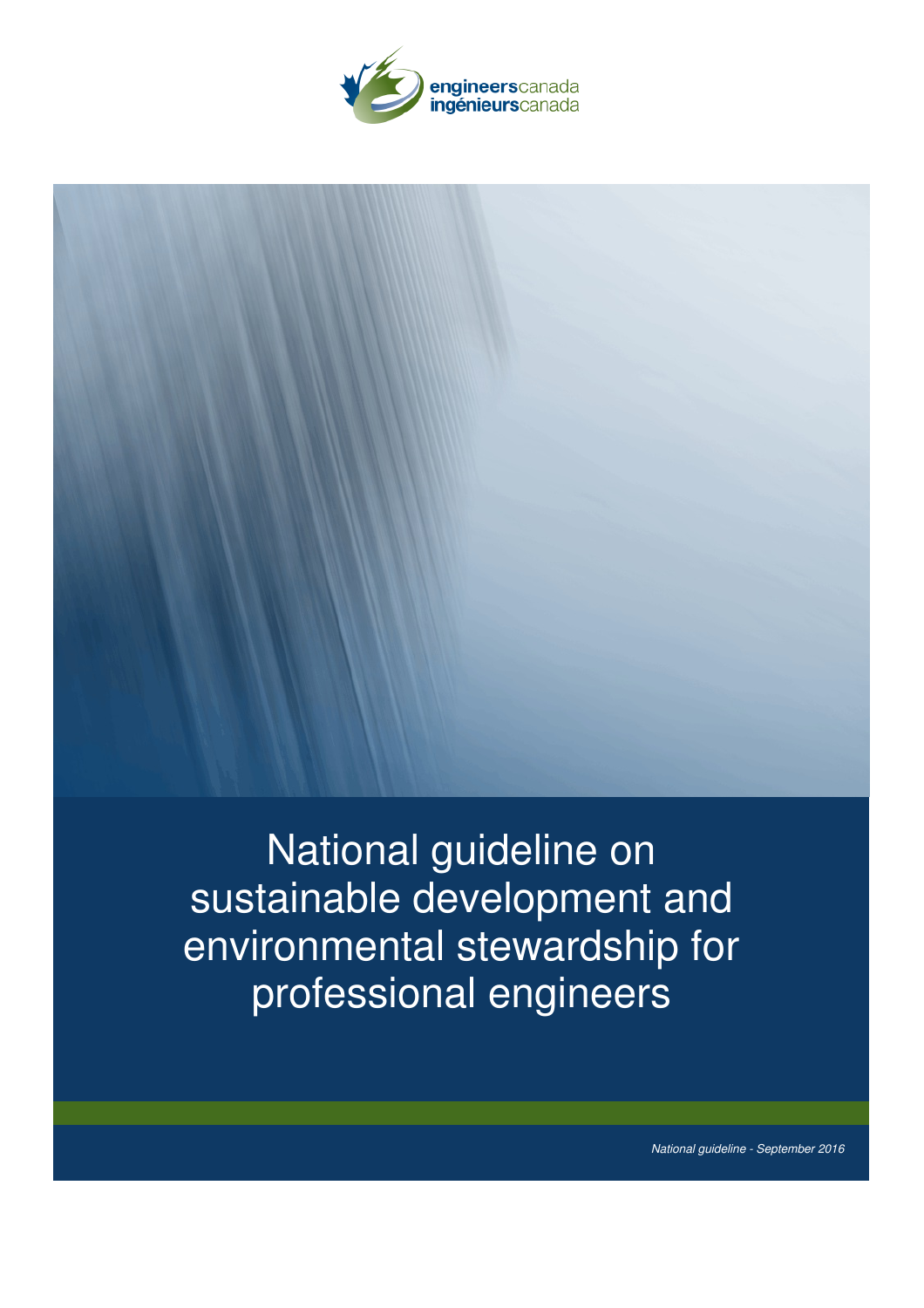

# **Disclaimer**

Engineers Canada's national guidelines and white papers were developed by engineers in collaboration with the provincial and territorial engineering regulators. They are intended to promote consistent practices across the country. They are not regulations or rules; they seek to define or explain discrete topics related to the practice and regulation of engineering in Canada.

#### The national quidelines and white papers do not establish a legal standard of care or conduct, and they do not include **or constitute legal or professional advice.**

In Canada, engineering is regulated under provincial and territorial law by the engineering regulators. The recommendations contained in the national guidelines and white papers may be adopted by the engineering regulators in whole, in part, or not at all. The ultimate authority regarding the propriety of any specific practice or course of conduct lies with the engineering regulator in the province or territory where the engineer works, or intends to work.

# **About this Guideline**

This national guideline was prepared by the Canadian Engineering Qualifications Board (CEQB) and provides guidance to regulators in consultation with them. Readers are encouraged to consult their regulators' related engineering acts, regulations and bylaws in conjunction with this guideline.

# **About Engineers Canada**

Engineers Canada is the national organization of the provincial and territorial associations that regulate the practice of engineering in Canada and license the country's 295,000 members of the engineering profession.

# **About the Canadian Engineering Qualifications Board**

CEQB is a committee of the Engineers Canada Board and is a volunteer-based organization that provides national leadership and recommendations to regulators on the practice of engineering in Canada. CEQB develops guidelines and white papers for regulators and the public that enable the assessment of engineering qualifications, facilitate the mobility of engineers, and foster excellence in engineering practice and regulation.

# **1.0 Introduction**

This National guideline consists of ten guidelines that have been prepared to complement the existing codes of ethics of the 12 engineering regulators of Engineers Canada. It supplements environmental and sustainability guidelines and codes of practice developed for local use by some regulators. It serves as a national benchmark that has been mutually agreed.

The purpose of this document is to describe engineering practices that are anticipatory of sustainable development and preventative in degrading the environment. For example, instigating monitoring systems so that any environmental and social impacts of engineering projects are identified at an early stage contributes to their sustainability and provides information on the environment that can be used to implement remedial actions.

Each of the guidelines, along with additional amplification and commentary, are intended for engineers and Certificate of Authorization/Permit to Practice holders to practice in an environmentally responsible and sustainable manner. In particular they are intended to be pro-active in the protection and stewardship of the environment by following principles of sustainability.

Appendix A provides a glossary of the terms used in this document as well as others that are commonly used in describing sustainable development, sustainability, environment and stewardship.

# **2.0 Background**

Sustainable development is an emerging aspect of engineering practice which is more comprehensive and anticipatory and in many areas is overtaking the more narrow discipline-specific activity of 'protection of the environment'. This practice of sustainable development can be expected to evolve and engineering education and continuing professional development will need to include an understanding of sustainable development.

There are pressing challenges due to the adverse effects of, and damage from depletion of resources, environmental pollution, rapid population growth and damage to ecosystems. The future availability of energy, water and non-renewable materials are at risk in spite of environmental protection efforts. The earth's environmental carrying capacity is being overloaded in a number of ways. The International Federation of Consulting Engineers, known as FIDIC (2013) notes that:

"These changes are beginning to fundamentally shift the way engineering project performance is judged, and they add invisible design criteria that will ultimately affect every engineering project, whether for products, processes, facilities or infrastructure. The effect of sustainable development will be to bring broad resources, ecological and social issues into the mainstream of engineering design and it has become critically important that engineers understand these issues and look for ways to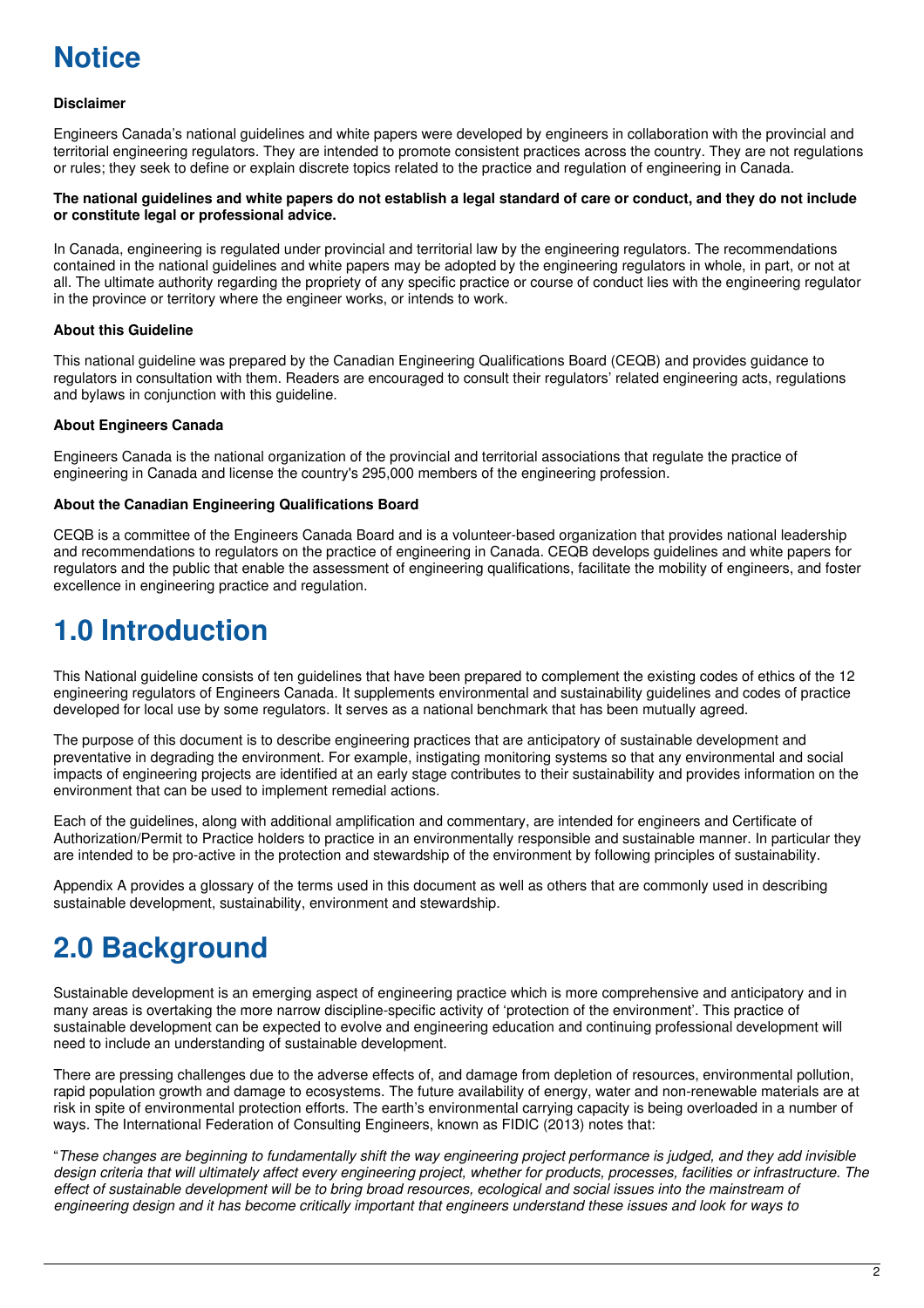*incorporate these considerations in all that they do*."

Responsible environmental management is an inherent part of duties undertaken by all engineers, regardless of discipline or role; whether as employees, employers, researchers, academics, consultants, regulators or managers. As noted in the Engineers Canada code of ethics, the primary duty of engineers is to hold paramount the protection of public safety and welfare with due regard for the environment and societal values.

Sustainable development is an aspect of engineering practice which is more comprehensive and anticipatory and in many areas is overtaking the more narrow discipline-specific activity of 'protection of the environment'. A purely environmental approach is insufficient, and increasingly engineers are required to take a wider perspective including goals such as poverty alleviation, social justice and local and global connections. This practice of sustainable development can be expected to evolve and engineering education and continuing professional development will need to include an understanding of sustainable development.

The practice of engineering continues to evolve over time through a process of continuous improvement as illustrated in Figure 1. This includes not only the technology but also the human aspects. Pursuit of the idea of "public good" through sustainable development contributes to the long-term benefit of society, the economy and the environment. Government provides some guidance under various pieces of legislation that helps with continuous improvement and the pursuit of "public good". As subject matter experts, engineers can have considerable influence on how an issue is dealt with on behalf of their clients. There are few unambiguous standards to guide them and it is here where the role of engineering judgement comes into play.

Engineering and related disciplines also need to utilize expertise from other professions such as planning, economics, the social sciences, finance and law. Collectively these professions will be instrumental in realizing sustainable development and environmental stewardship.

A substantial body of legislation setting out environmental requirements has existed for some time, and much of this can be found in the Canadian Environmental Protection Act [1], the Canadian Environmental Assessment Act [2] and various provincial or territorial environmental acts, regulations and standards. Environmental regulations and standards are evolving. In some aspects, legislation and regulations from federal, provincial and municipal and First Nations jurisdictions overlap in a complex manner.



Implicit in the concept of "public" is society, its resources, economy and the environment. It is desirable to include concepts of sustainable development and environmental stewardship within the Code of Ethics, the various guidelines used to support professional practice and learnings that constitute Continuing Professional Development. Some engineering acts some Acts explicitly include the "environment" in their definition of the practice of engineering, for example the Professional Engineers Act in Ontario:

"practice of engineering" means any act of planning, designing, composing, evaluating, advising, reporting, directing or supervising that requires the application of engineering principles and concerns the safeguarding of life, health, property, *economic interests, the public welfare or the environment, or the managing of any such act*".

# **3.0 Engineers and Sustainable Development**

There is an imperative for engineers to think sustainability and incorporate sustainable development principles into their professional practice. It is incumbent on the engineering profession to provide guidance: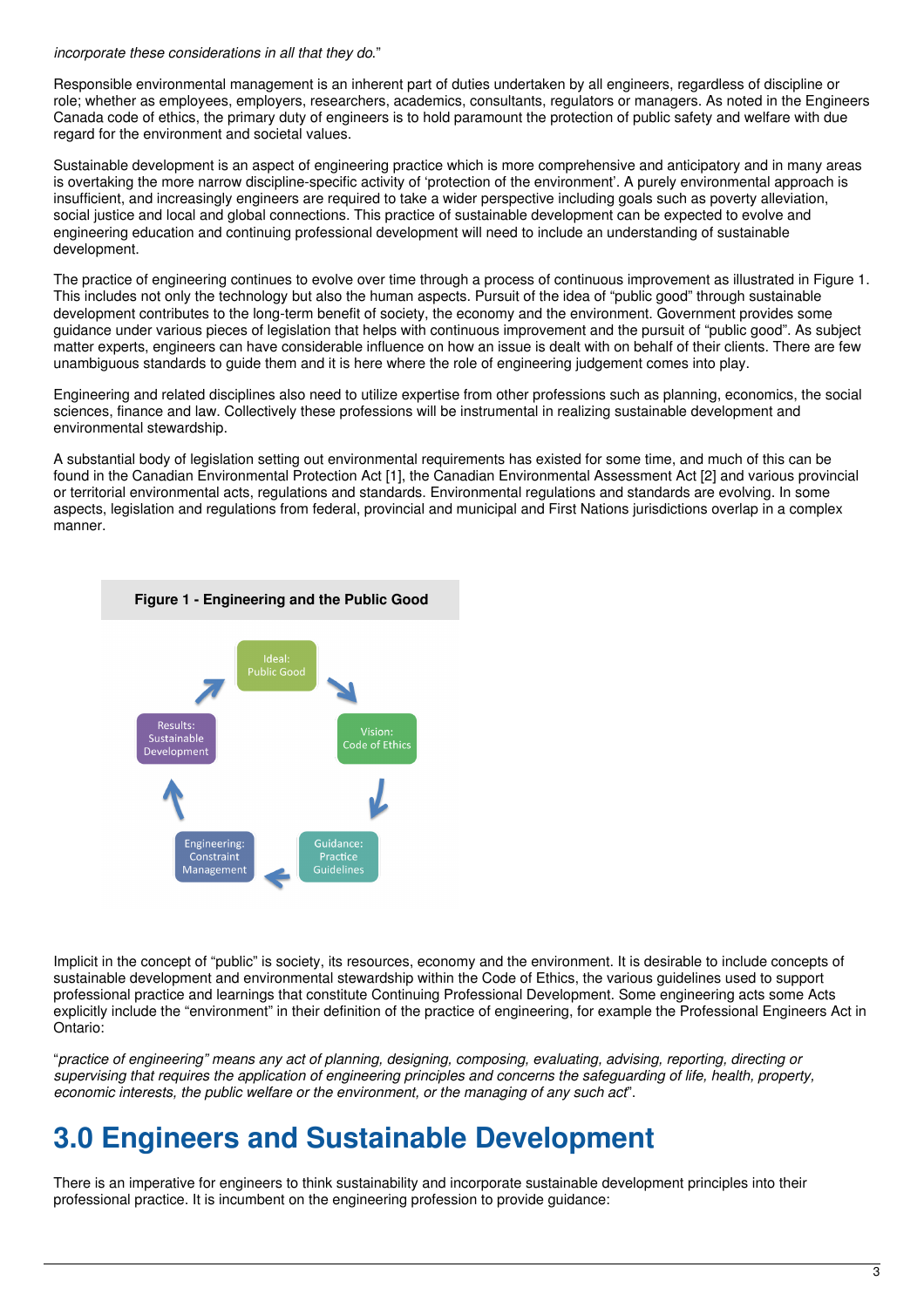"The implications of sustainability for engineers are major. Long-term thinking on resources and paradigm shifts in economics and technology design are necessary. Improving the quality of life without merely increasing the quantity of goods is required. Engineers must become more effective at identifying real needs rather than wants. This will require them to become problem framers so they can help decide on the most effective directions for technology to take. In addition there is an educational function; some clients may not be aware of sustainable alternatives when scoping a new project. The engineering profession must lead the way and be seen to lead the way towards a more sustainable *future***." [3]**

The long-term objectives of sustainable development practice that incorporate environmental stewardship are to maintain the viability of our ecosystems as well as assure that the well-being of future generations is not compromised by our activities today. Engineers recognize that stewardship of the environment is a responsibility of all citizens who have a rightful role in setting goals for environmental management, even though public expectations are evolving and vary widely. Over time, a balanced approach will create development that meets the needs of society by integrating environmental sustainability with social and economic considerations.

Environmental work is often best accomplished by a multi-disciplinary team. Due diligence requires that all reasonable steps be taken to ensure that the team comprises the necessary expertise and that this expertise is appropriately applied.

# **3.1 Sustainable Development and Environmental Stewardship**

The level of awareness, understanding and value of sustainability, sustainable development and environmental stewardship is still low across much of society and their application is still evolving. Since the world is not unanimous on defining the needs of human beings (often confusing between needs and wants), it is hard to correctly differentiate between sustainability and sustainable development. Sustainability is the ability to endure or hold on while sustainable development is a strategy to achieve development without compromising with the ability of our future generations to fulfill their needs. Sustainability looks at saving the environment as the primary objective while sustainable development focuses on development of infrastructure, keeping the environment clean, to achieve growth.

These concepts are not well integrated into engineering practice. For the purpose of this guideline, sustainable development and environmental stewardship (SD&ES) are discussed as two complementary themes, and then integrated into a single comprehensive framework.

# **3.2 What is Sustainable Development?**

In 1987, the Brundtland Commission published what is perhaps the broadest, best known and most widely accepted definition of sustainable development:

"*Sustainable development is development that meets the social, economic, and environmental needs of the present without compromising the ability of future generations to meet their needs*." [4]

This and any other definition of sustainable development share the view that long-term economic and social change can only be sustainable and beneficial when safeguarding the natural resources upon which development depends. Implicit in all definitions is the concept of "intra-generational and intergenerational equity" (i.e. the fair distribution of, and access to resources within the same generation, and between succeeding generations).

The principles of the Brundtland definition are used throughout this Guideline.

# **3.3 What is Environmental Stewardship?**

Stewardship means to take care of something even if it does not belong to you. For the purposes of this guideline, Environmental Stewardship is defined as:

"The prudent use of the finite resources in nature to produce the greatest benefit while maintaining a healthy *environment for the foreseeable future*".

Environmental Stewardship exists even without development and is not always triggered by a proposal for developing resources or projects.

# **3.4 Relationship between Sustainable Development and Environmental Stewardship**

Environmental stewardship is about keeping what we have while sustainable development is about getting what we need. We cannot fully satisfy one without satisfying the other.

Sustainable development rarely comes without impacts to the environment and environmental stewardship rarely occurs without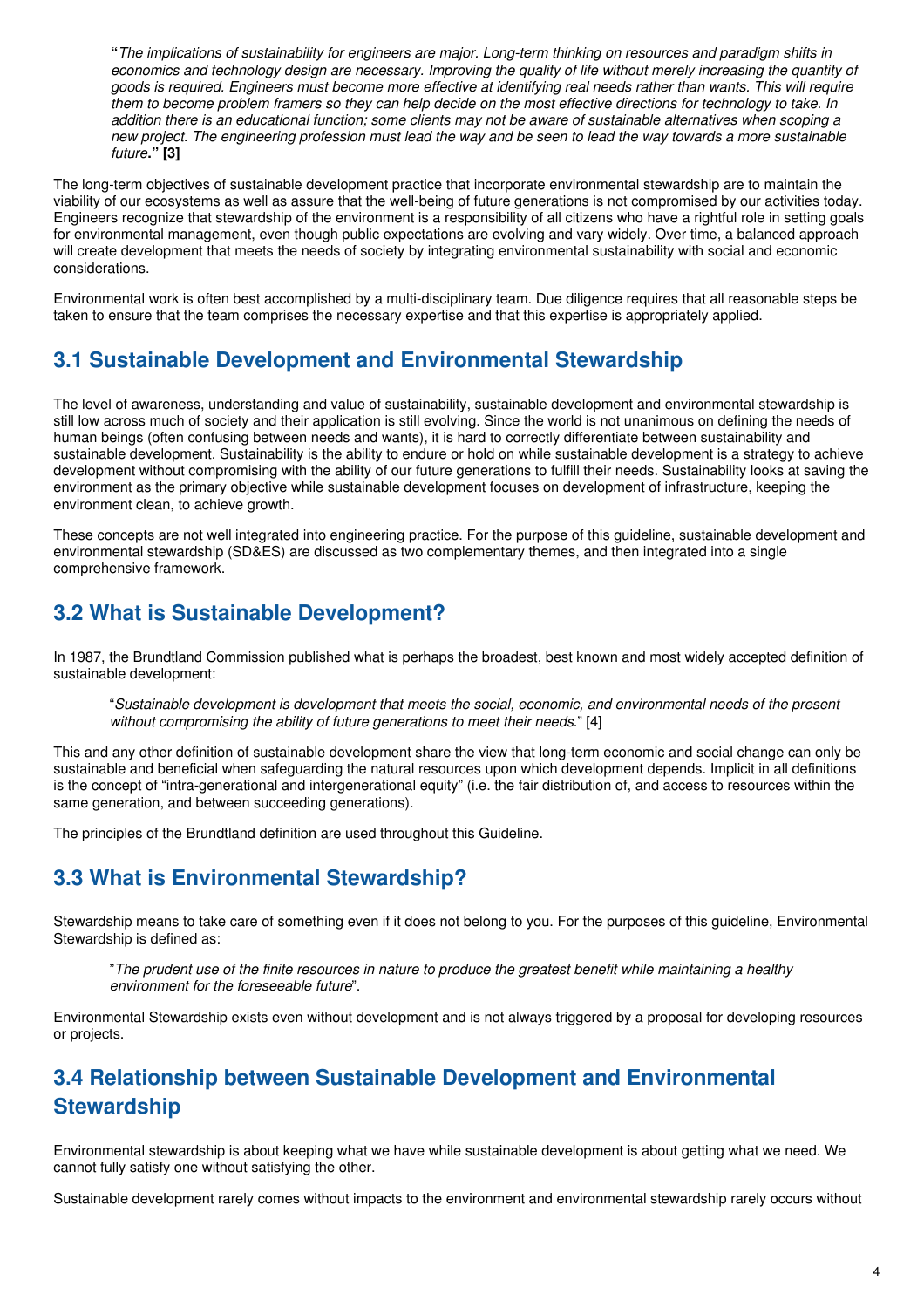costs to the economy. Project-focused assessment that ignores impacts beyond the project boundaries is one of the major problems in sustainable development.

In order for a society to protect and preserve the environment it must be able to afford to do so. For this to happen sustainable development and environmental stewardship must jointly inform our decision making. Ideally sustainable development should achieve a balance between environmental stewardship, society and economies. However, the economic benefits of environmental stewardship are not always apparent or easily quantifiable.

# **3.5 Role of the Engineer in the Delivery of a Sustainable Future**

Engineers work as employees, employers, researchers, academics, consultants, and in regulatory and managerial roles. They frequently work as a team where they are involved with other specialists and this means that they may or may not have control of, or be solely responsible for, a particular project. To the greatest extent possible however, engineers should understand and manage the environmental aspects of projects that they are involved with. In all projects, engineers should be engaged for preparing and presenting clear justifications to implement more sustainable solutions that serve the public interest.

Engineers perform engineering work in various types of projects that include, for example:

- 1. Design and build projects to meet basic human needs (potable water, food, housing, sanitation, energy, transportation, communication, resource development, and industrial processing).
- 2. Design, build, operate and manage facilities and systems that mitigate environmental problems (e.g. create waste treatment facilities, recycle resources, clean up and restore polluted sites site clean-ups, environmental restoration and protect or restore natural ecosystems).[5]

Short-term environmental impacts are often considered a design constraint. Broader long-term environmental outcomes are much more difficult to predict, may lead to unintended consequences and therefore present a significant challenge for the engineer. For instance, engineers are often pressured to consider short-term cost cutting measures which may compromise sustainable development or that may have long-term consequences that are beyond the scope of their mandate. Defined scopes of work for a project consider immediate requirements and not downstream ancillary or relocated burdens on technology, economies, social structures or the environment. Many of these are very hard to foresee, and less likely to have financial resources available to address them.

All engineers however need to consider the impact that their undertakings (i.e. systems and structures) will have on the environment and what effect the environment may have on those undertakings.

It is an engineer's responsibility to understand the consequences of actions on projects in respect of their environmental and societal implications. As noted by the Association of Consulting Engineering Companies - Canada,

"These responsibilities are held jointly with clients, with regulators and with policy makers (government) at all levels. The Code of Ethics gives engineers the responsibility to inform, not the ultimate authority to decide. This distinction arques for close ties with government and clients in regard to the consequences of project development, and suggests that engineers should be partners in the evolution of sustainable projects and in the evolution of the appropriate *regulatory environment*" [6]

Engineers are sometimes faced with a dilemma. They are usually neither the ultimate decision maker for a project nor do they necessarily reflect the perspective of the local community. Both these factors, namely the decision making constraint and the need for sensitivity, must be recognized and respected if the engineer is to influence the development and management process. In some cases the engineer will have significant support (i.e. financial resources and mandate) from the project sponsor in pursuing SD&ES. With knowledge and understanding of SD&ES principles, the engineer has the potential to contribute positively to the future and can do so by providing leadership within their area of practice.

# **4.0 The Ten Guidelines**

The following ten guidelines encompass the principles of SD&ES as applied to the practice of engineering in projects that are executed by, and the responsibility of engineers.

It is highly recommended that engineering regulators compile these into a single page and to be placed alongside the Code of Ethics as official posted documents to remind engineers of their professional practice and responsibilities to serve the public interest.

Engineering regulators may strengthen these guidelines by replacing the word "should" with "shall" or "must".

# Engineers:

- 1. Should maintain and continuously improve awareness and understanding of environmental stewardship, sustainability principles and issues related to their field of practice.
- 2. Should use expertise of others to adequately address environmental and sustainability issues and enhance understanding and improve practices.
- 3. Should incorporate global, regional and local societal values applicable to their work.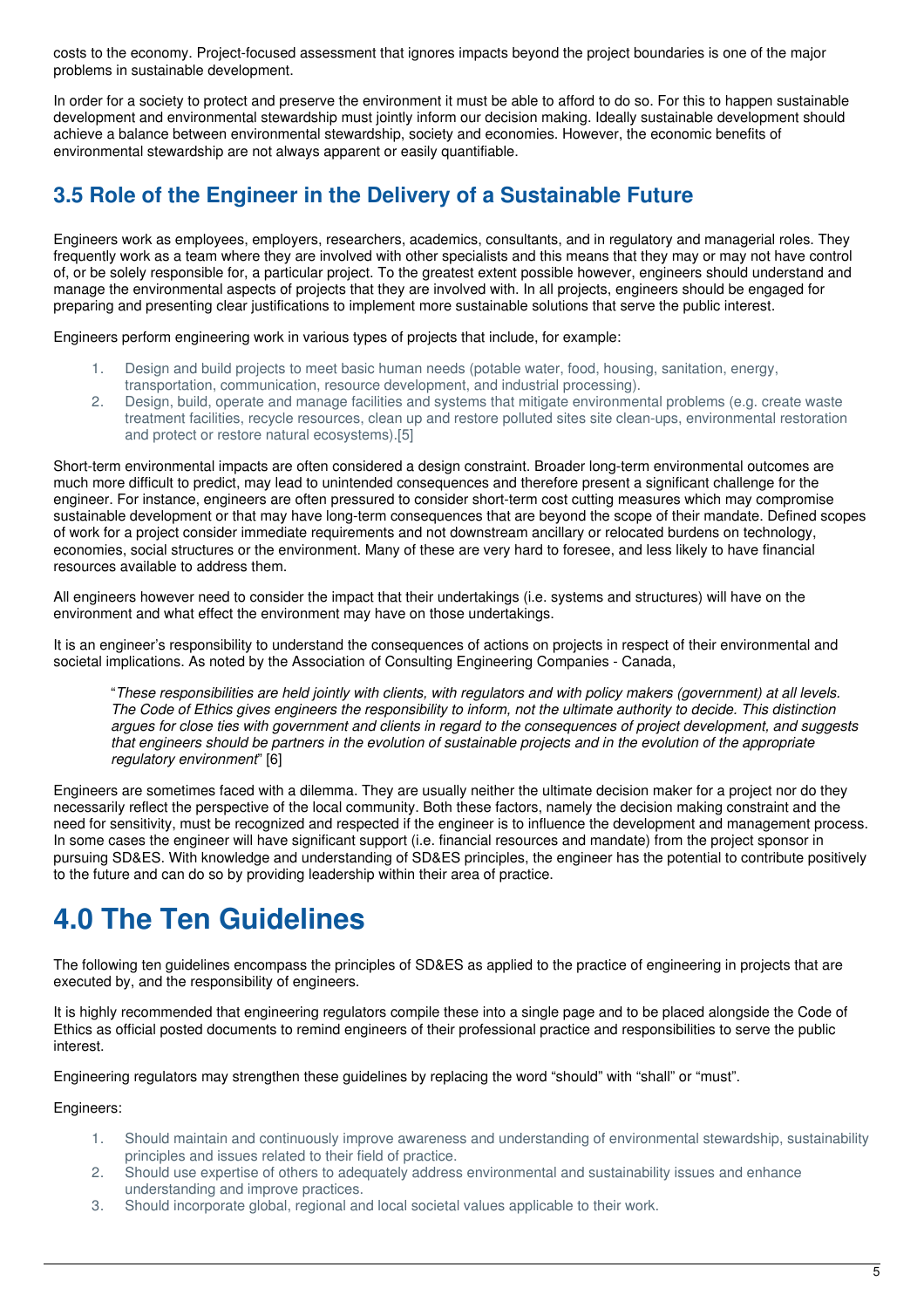- 4. Should establish mutually agreed sustainability indicators and criteria for environmental stewardship at the earliest possible stage in projects, and evaluate these periodically against performance targets.
- 5. Should assess the costs and benefits of environmental protection, eco-system components, and sustainability in evaluating the economic viability of the work.
- 6. Should integrate environmental stewardship and sustainability planning into the life-cycle planning and management of activities that impact the environment, and should implement efficient, sustainable solutions.
- 7. Should seek and disseminate innovations that achieve a balance between environmental, social and economic factors while contributing to healthy surroundings in the built and natural environment.
- 8. Should become engaged in a leadership role in the ongoing discussion of sustainability and environmental stewardship and solicit input from stakeholders and accredited experts in an open and transparent manner.
- 9. Should assure that projects comply with regulatory and legal requirements by the application of best available, economically viable technologies and procedures.
- 10. Should implement risk mitigation measures in time to minimize environmental degradation where there are threats of serious or irreversible damage but a lack of scientific certainty.

# **5.0 Amplification and Commentary on the Ten Guidelines**

The following sections provide further explanation to practice the ten guidelines that comprise the whole of the national guideline. Examples are provided for illustrative purposes only.

# **5.1 Guideline #1 – Maintaining and Improving Knowledge and Competency**

Engineers should maintain and continuously improve awareness and understanding of environmental stewardship, sustainability principles and issues related to their field of practice.

# **Amplification**

- » Recognize the general extent to which an engineer's activities can affect the environment and sustainability. Develop a working knowledge of environmental stewardship, sustainability considerations and environmental impacts in order to broadly judge the potential interaction of professional activities with those issues.
- » Recognize the importance of Environmental Management Systems (EMS) to identify, control, and reduce these effects.
- » Maintain expertise and keep up with advancements in technology and increased specialization as a part of due diligence and the application of reasonable care.

# **Commentary**

Society has developed an increased awareness of the degree to which development projects can affect the environment and expect projects to be environmentally sustainable. Engineers involved in designing and implementing projects must maintain a reasonable level of understanding of environmental concerns, and the possible significant effects of their professional activities on the environment. Practices that improve project sustainability over the life cycle are increasingly recognized and demanded.

The foregoing responsibility does not imply that every individual engineer can or should be an environmental specialist. As with any other specialization, there will be degrees of environmental expertise that will be required for specific circumstances. The general obligation is to possess sufficient knowledge of relevant environmental impacts to be able to competently judge the degree of need for specialist assistance. Given the normal technical responsibilities of engineers, society may expect them to anticipate and understand environmental problems.

Engineers should maintain a current understanding of the principles of sustainable development and apply them to projects to the extent that resources allow. Engineers should monitor environmental and sustainability issues relative to their field of practice, similar to maintaining knowledge of current local codes and standards.

Maintaining expertise is part of due diligence and the application of reasonable care. There are many challenges to rapidly evolving knowledge and practices in these fields including increased specialization, devolution of routine work to technologists and technicians, increased use of information technology and automation, and the expansion of skills and areas of practice beyond traditional engineering science.

# **5.2 Guideline #2 – Working with Multi-Disciplinary Teams**

Engineers should use expertise of others to adequately address environmental and sustainability issues and enhance understanding and improve practices.

# **Amplification**

Exercise care and clearly communicate the limits of their expertise in accepting or interpreting assignments and setting » expected outcomes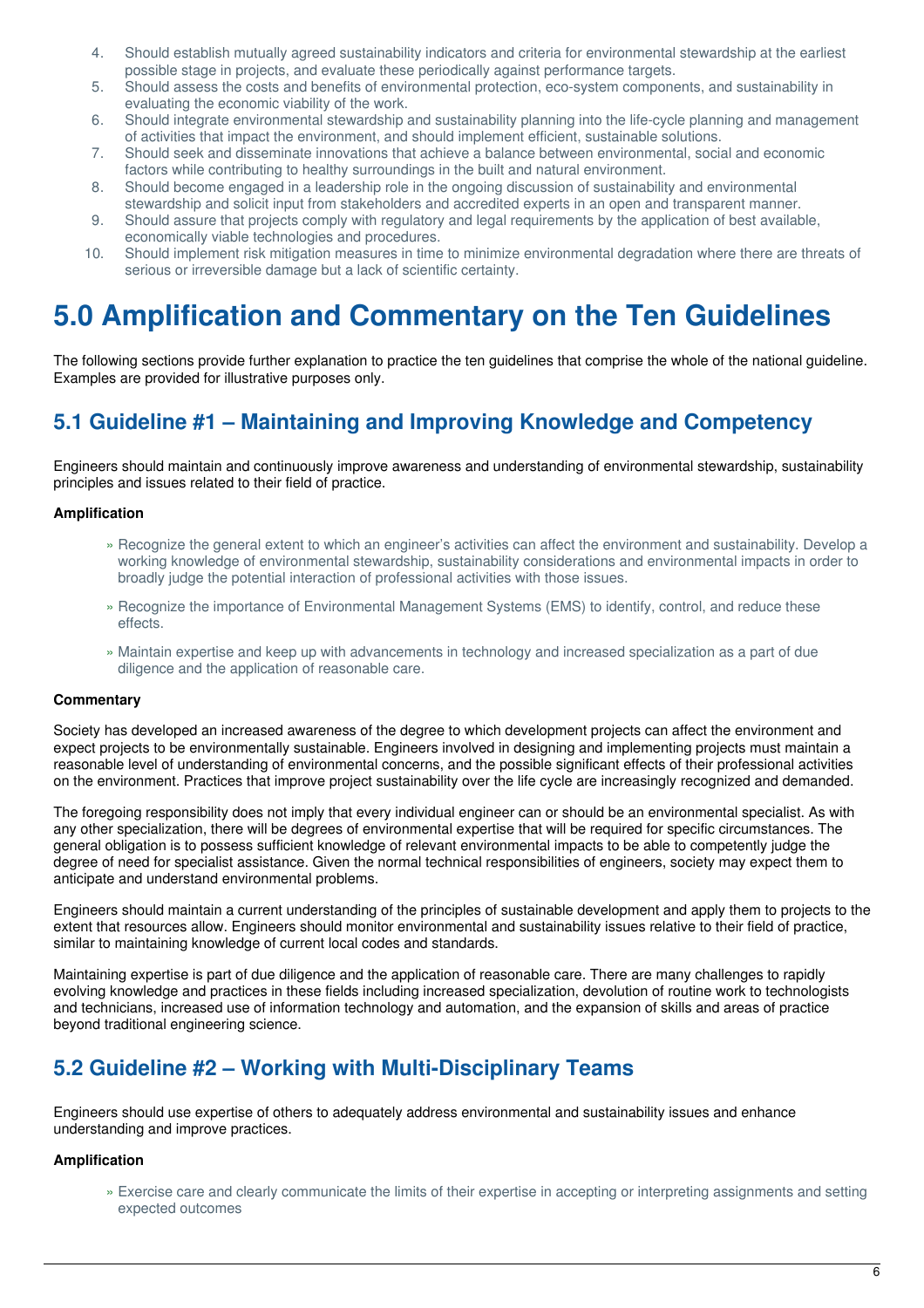- » Make appropriate recommendations on obtaining further advice if a project's environment and sustainability issues require qualifications and expertise outside their field of experience
- » Recognize that environmental issues and sustainability are multi-disciplinary in nature, requiring expertise beyond their competence.
- Encourage integrated decision-making involving disciplines outside of engineering. Consult with social sciences such » as sociology, impacts on humans, planning, law and finance to determine social and external economic impacts that are generally outside of most engineering training and practice.
- Consult with natural scientists e.g. climate professionals, hydrologists, biologists, geoscientists or other scientific » disciplines to provide their expertise where the situation demands.

### **Commentary**

The codes of ethics of engineering regulators state that engineers must undertake only that work that they are competent to perform by virtue of education, training and experience. Engineers should understand the limits of their understanding of complex environmental and social issues. They should engage specialists in these fields for their expertise and perspectives in planning and development, construction, operation and the close-out of engineering projects.

Increasing complexity and innovation are driving the need for multi-disciplinary teams. Involvement with other experts and peers should occur at the earliest stages and continue as necessary throughout the project life cycle. Engineers acting as prime consultants will need to seek out these individuals. Engineers acting as sub-consultants will need to know to ask the questions.

For example, issues where engineers should normally consult include climate change, waste management, social factors, macro-economics, risk assessment and others.

Central to sustainability is recognition that continuous attention by the engineer related to evolving environmental practices enables integrated decision-making to achieve sustainability and environmental stewardship. For example, using the expertise of qualified professionals outside an engineers' competence is critically important when dealing with hazardous substances that may be released into the environment on purpose or by accident, over the life of a project, including during its construction and at end-of-life decommissioning.

# **5.3 Guideline #3 – Considering Social Impacts**

Engineers should incorporate global, regional and local societal values applicable to their work.

#### **Amplification**

- » Values to be considered include regional, local and community concerns, quality of life and other social concerns related to environmental impact along with traditional and cultural values including First Nations where applicable.
- Define and assess all societal needs, issues and concerns at the local and community level first to serve the public » interest.
- » Seek information and input on societal values.
- » Consider the local societal acceptance of the project over its life cycle, and potential effects due to other displaced technology and techniques.
- » Determine and articulate the positive and negative effects of proposed actions considering local societal needs in the short-term as well as over the long-term.

# **Commentary**

Engineers should engage and solicit input from local and community stakeholders in an open manner, and shall respond to their environmental concerns in a timely manner. A broader perspective beyond one's own locality and the immediate future is healthy for the profession and for society. Ensuring local and community-based societal values are considered in engineering maintains and enhances these values and the quality of life. But local conditions and social impacts may influence the options available and the subsequent engineering actions.

Engineers are often given specific instruction as to the problem to be addressed and the expected outcome. From that engineers develop the best solution. However, solving the problem as given may have unintended social consequences. Engineers should look beyond the initial solutions to better understand the social consequences to the public and account for them in the implementation.

Incorporating sustainable development into projects is a logical extension of the traditional broad, but local, view of the public good. Engineers need to consider the wider implications of their proposed solutions. Engineers should 'Think Global and Act Local', taking a big-picture long-term perspective.

Traditional and cultural values of First Nations may be of vital importance in the assessment of impacts of certain projects. Consultation processes need to be planned and executed to ensure that these values are defined and understood by local and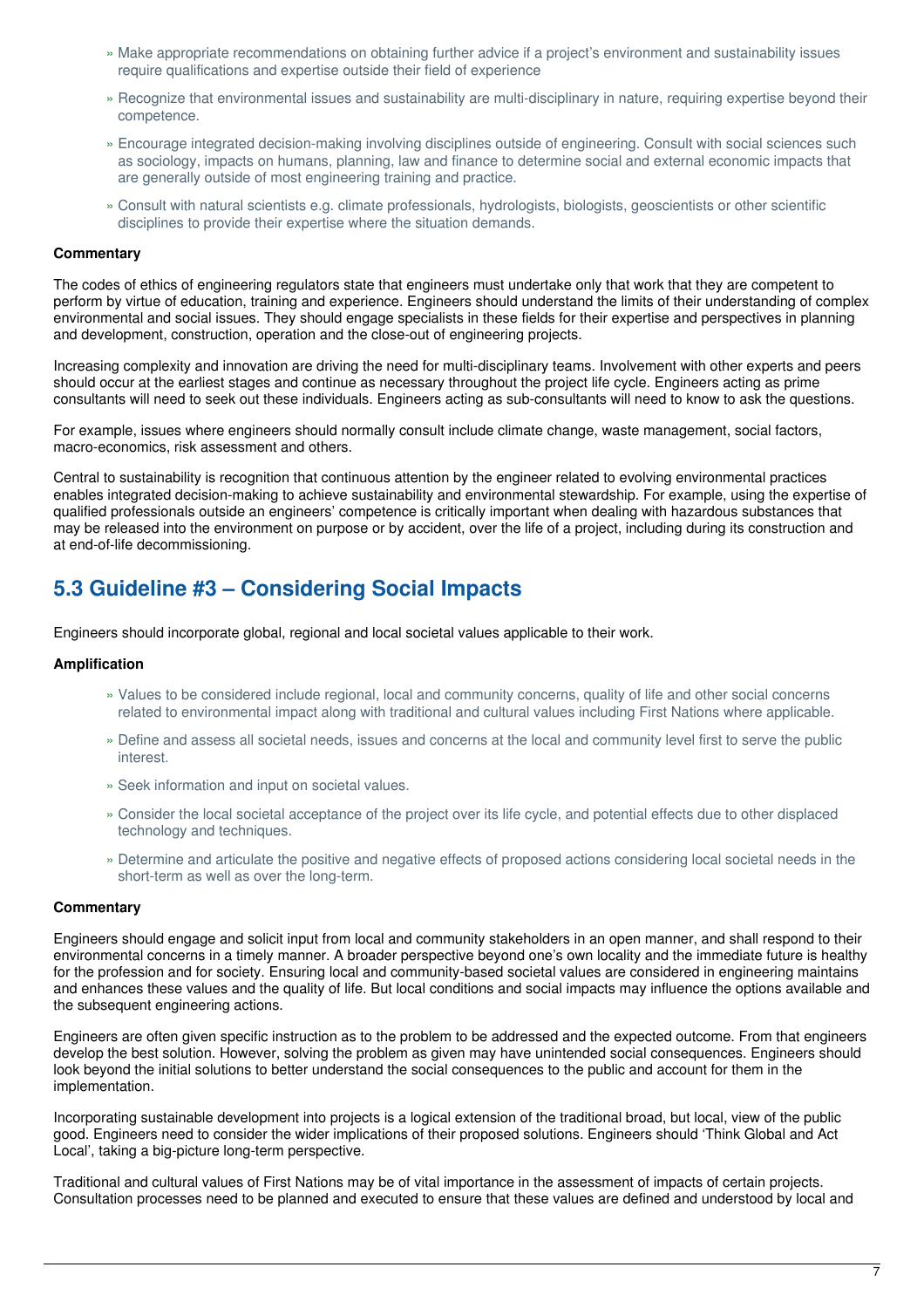community stakeholders. These can be accounted for in the development of engineering solutions to minimize negative social impacts on tradition and culture.

Most engineering outcomes affect the environment, the economy that functions within the environment, and the people who work in the economy and live in the environment. When engineers implement solutions they are trying to satisfy their clients' requirements while protecting the public. Engineering projects however are usually not neutral and can have unintended social consequences that need to be considered.

Instead of relying solely on traditional practices and existing permitting processes to protect the interests of the environment, engineers should always be vigilant of the intent of sustainable development from a social perspective. What may be considered safe or harmless to the environment or society in the short-term may not be so over the long-term. There is also the danger of externalizing or exporting risk to others outside of the local environment. The health and welfare of the local public may be safeguarded but that of broader community may be at risk.

# **5.4 Guideline #4 – Designing and Evaluating Sustainability Outcomes and Environmental Stewardship Indicators**

Engineers should establish mutually agreed sustainability indicators and criteria for environmental stewardship at the earliest possible stage in projects, and evaluate these periodically against performance targets.

# **Amplification**

- » Performance targets should be project-specific and involve key stakeholders to define key sustainability and environmental issues.
- » Employ appropriate standards, systems, tools, and data that provide objective evidence.
- Consider an appropriate Environmental Management system based on the ISO 14000 standards that include » performance indicators and methods to collect and analyse data. Including this element should be part of the project implementation. This includes a commitment to conduct periodic reviews and identify opportunities for improvement.
- The indicators should be objective, measurable and comparable as well as comply with any statutory requirements. » Collect and record baseline data and derive outcomes using accepted methods at the time of collection and analysis. Methods to derive indicators will evolve but data should continue to be collected over the life cycle of the project.
- » Examine indicators from previous projects and determine which ones, if any may be appropriate for the current project, based on local and regional needs, issues and concerns as well as statutory requirements.
- The nature and scope of indicators should be reasonable and based on need. Financial resources should be included » in the project budget to collect and process data and prepare periodic progress reports.
- » Become aware of existing systems for measuring and rating sustainability indicators and outcomes for projects. Monitor new ones under development to maintain competence relative to best practices.
- Contribute perspective and experience from past projects to develop publicly accepted criteria to evaluate the » environmental stewardship of a project. Explore, develop and document criteria which reflect known standards that may apply.

# **Commentary**

Sustainability indicators and measures of environmental stewardship should be developed at the earliest possible stage rather than after the project is underway or completed when adjustments or retrofits to address deficiencies become impossible or costprohibitive.

Measuring social and economic effects of developments contribute to sustainable outcomes. Local and neighbourhood concerns, quality of life, specific effect concerns (e.g. visual, sound, odour), along with traditional and cultural values are particularly important. These have all gained acceptance as pertinent and definable criteria that many jurisdictions are now interpreting and applying to report on sustainable outcomes.

At present, there is no known system unique to Canada for measuring the sustainability of projects. Engineers are encouraged to investigate systems in other countries and, where appropriate and cost effective, utilize such systems from elsewhere. The outputs serve as inputs to professional judgment.

Sustainability rating systems have been developed in the United States, Great Britain and EU, Australia and France that have possible application in Canada with limitations and modifications. Typically these system-level tools suggest major themes related to the environment such as: Quality of Life, Leadership, Resource Allocation, Climate and several others. Sub-categories within each major theme include topics such as: Communities, Well-being, Innovation, Biodiversity, Energy, Emissions among many others. Typical metrics covered include energy, water, materials, sites, indoor / outdoor environments, social, existing environment among other parameters.

These systems provide for assigning a point score for each sub category which yields an overall rating such as "Good",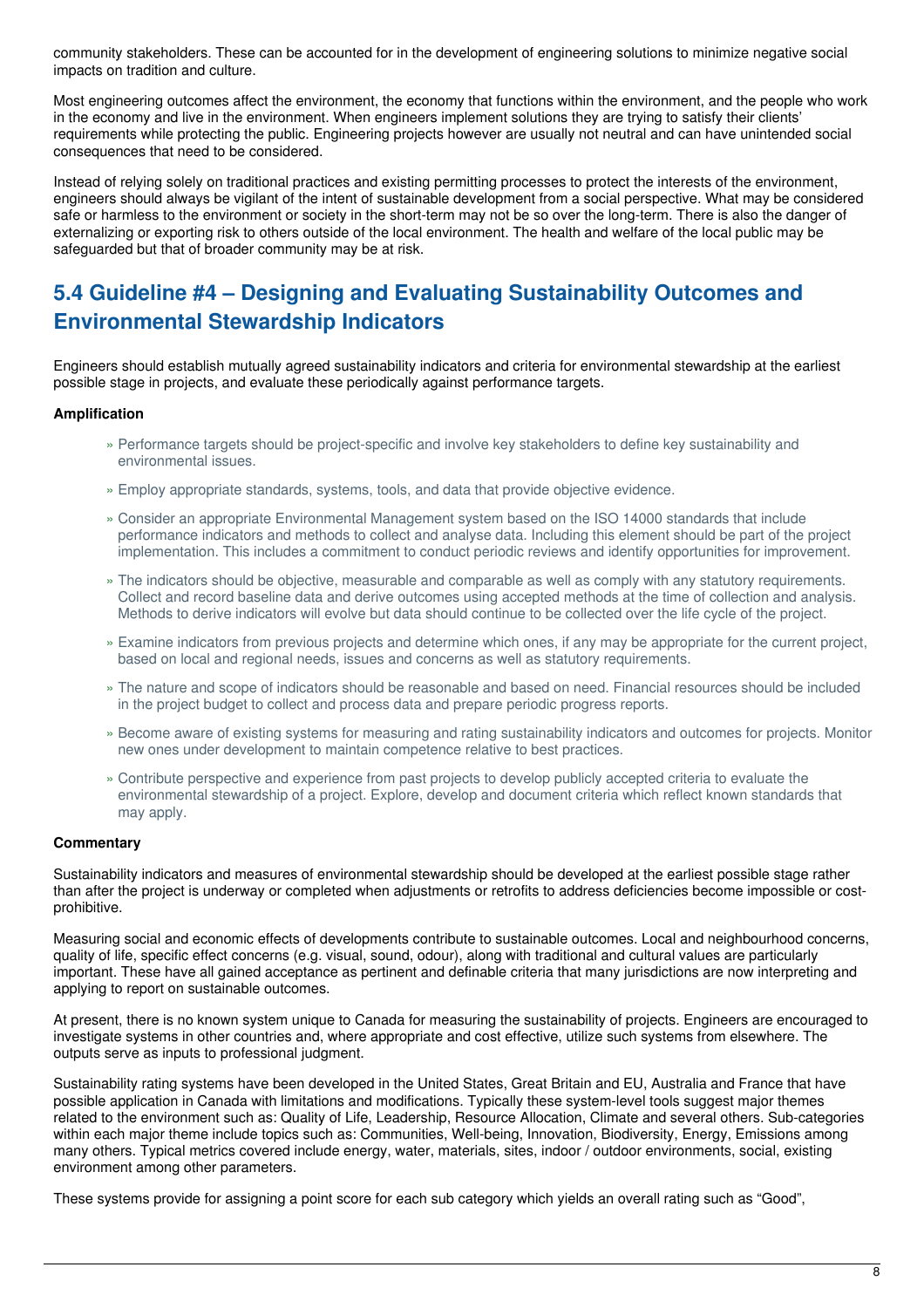"Excellent", "Leading". These systems indicate how sustainable was the engineering design and construction once completed. Four systems and links for more information are as follows:

- Envision™ (USA) provides a holistic framework for evaluating and rating the community, environmental and economic » benefits of all types and sizes of infrastructure projects to assess the sustainability indicators over the course of the project's life cycle. http://sustainableinfrastructure.org/envision/
- » CEEQUAL© (Great Britain & EU) takes a very broad view of 'civil engineering' in covering all infrastructure that supports modern life as well as landscaping and the public realm. http://www.ceequal.com/
- The IS (Australia) rating scheme for evaluating sustainability across design, construction and operation of infrastructure » is developed and administered by the Australian Green Infrastructure Council (AGIC). http://www.agic.net.au/ISratingscheme1.htm
- CBDD System (France): Carnet de Bord Développement Durable is a methodological support, consisting of a set of » tables to define and monitor the objectives and challenges in terms of sustainable development, specific items / equipment. http://www.syntec-ingenierie.fr/actualites/2013/06/10/le-carnet-de-bord-developpement-durable-2013/

For other types of projects and especially for comparing the merits of one concept to another, a Life-Cycle Analysis (LCA) system should be considered. LCA tools are still evolving but several are available.

These systems will evolve and new ones may be developed so monitoring and evaluating their application in future projects is recommended. As with any system or process, the results should be used to inform professional judgment, not replace it.

Another specialized system available in Canada is the Leadership in Energy and Environmental Design (LEED), managed by the Canada Green Building Council (www.cagbc.org). It is an interactive process for the design, construction, operation, and maintenance of green buildings, homes and neighborhoods. It offers a comprehensive system of interrelated standards covering all aspects of the development and construction process. It is a well-recognized system to encourage design and construction of sustainable buildings with a lower environmental footprint. Most of the concepts in LEED are transferable to other non-building projects.

Another alternative for buildings is the Integrated Design Process (IDP). It involves a holistic approach to high performance building design and construction. It relies upon every member of the project team sharing a vision of sustainability, and working collaboratively to implement sustainability goals [7]. Green Buildings Canada offer a number of tools to plan and implement sustainable solutions that also address environmental concerns. [8]

Engineers should assure that SD&ES indicators are reported periodically in an open and transparent manner in accordance with the public interest.

# **5.5 Guideline #5 – Costing and Economic Evaluation**

Engineers should assess the costs and benefits of environmental protection, eco-system components, and sustainability in evaluating the economic viability of the work.

# **Amplification**

- Conduct an economic analysis of the project in comparison to the benefits. The analysis should normally include » capital, operating, maintenance, and commissioning, decommissioning, social, and environmental costs.
- Environmental protection and sustainability over the project life cycle should be included for comprehensive project » costing.
- Those involved in manufacturing should include the full costs of the product which include use of the raw resource, » manufacturing, by-products, packaging and end-of-life disposal.
- » Include environmental protection and associated costs as an integral part of project development.
- » Assessing the costs and benefits of mitigating climate change through GHG reductions should also be considered where appropriate.
- » Consider the costs of adapting the work to improve resilience to the impacts of changing climate and extreme weather.

# **Commentary**

The engineering objective is to secure the most sustainable solution that can be cost-effectively obtained. In practice the profession is competitive and subject to many competing interests that constrain system wide and life-cycle thinking. When engineers undertake work, a balance between doing a thorough job against pressures to control costs and meet deadlines must be achieved.

Engineers are responsible for the technical detail that will form the basis for costing developments, even if the overall decisions about proceeding with a development are the responsibility of others. Consideration of the full scope of environmental costs at the earliest possible stage of project development can often provide considerable cost savings, compared to retrofitting or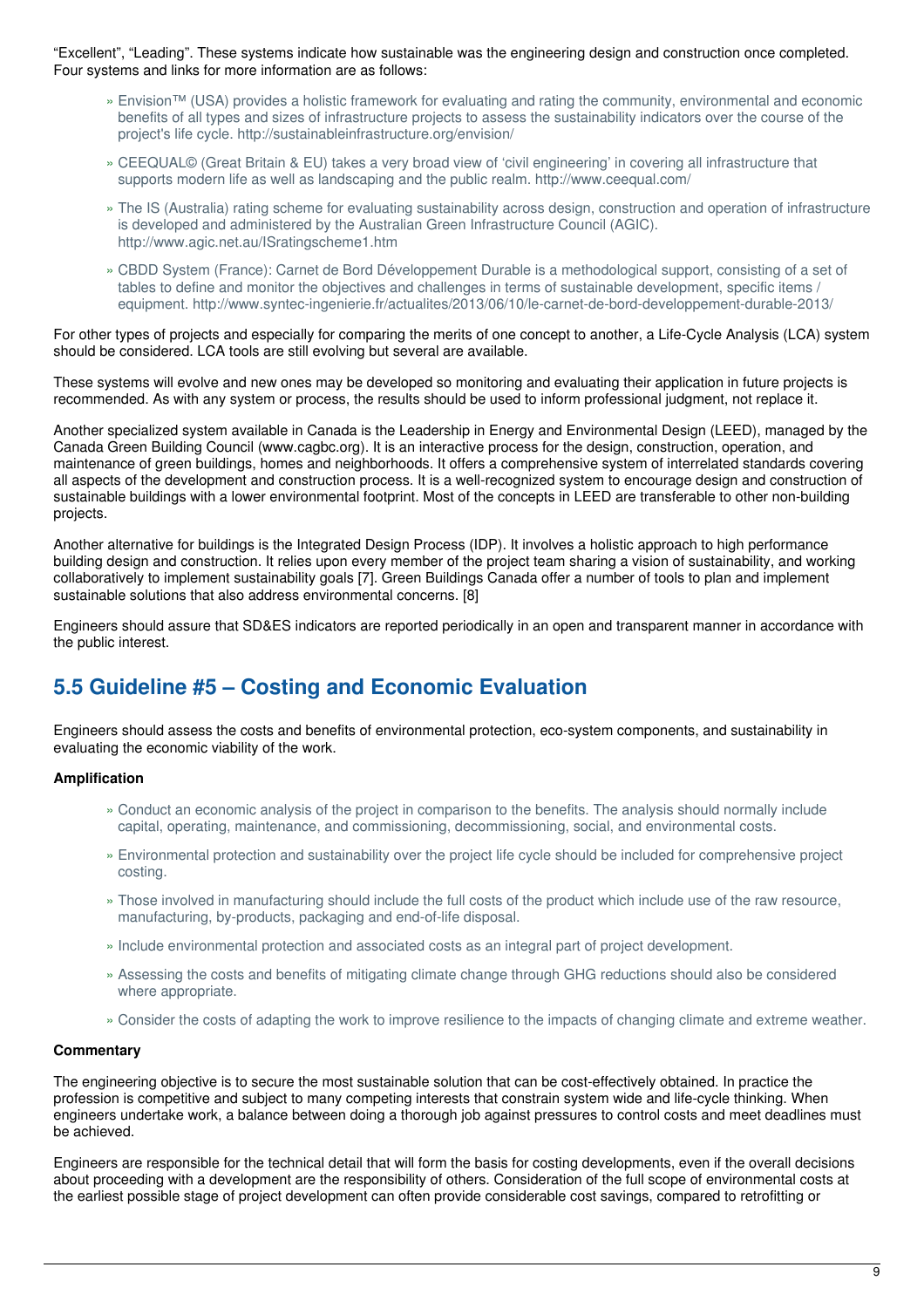remedial actions. It is becoming more common in project costing to consider the full, life-cycle costs, from project conception to final decommissioning. If the technical detail for the project life cycle fails to consider the full scope of environmental costs, then project decision makers may reach an invalid decision about the true economic viability of a project.

These environmental costs may include: prevention, mitigation or compensation for adverse effects, operational and long term monitoring, inspection and maintenance and decommissioning and reclamation costs. Increasing awareness and resulting legislation are requiring that environmental costs be assigned to project proponents. Consequently, engineers need to advise the responsible parties of these obligations.

Examples of environment cost accounting and sustainability performance indicators that may be suitable for analysis include:

- » System of Environmental-Economic Accounting (SEEA) is a framework to compile statistics linking environmental statistics to economic statistics http://unstats.un.org/unsd/envaccounting/seea.asp
- Environmental full-cost accounting (EFCA) is a method of "tripe bottom line" cost accounting that traces direct costs » and allocates indirect costs by collecting and presenting information about the possible environmental, social and economic costs and benefits or advantages for each proposed alternative.
- » Life Cycle assessment tools are available for application to buildings (http://calculatelca.com/ )

Engineers should ensure that they have reasonably considered the impact of changing weather and climate conditions over the entire service life of their project. Projects that do not include consideration of climate in their scope may seem to be less costly for initial procurement. However, projects with no scope for incorporating climate risk are likely to incur much higher costs associated with renewing non-resilient designs over the life of the system. It is a question of allocating more resources now along with good operations and maintenance practices to reduce or avoid substantially higher costs of repair and replacement at some unexpected time later in the service life.

Engineers involved in operations, maintenance and planning functions should ensure that they allocate (or are allocated) appropriate resources to allow other professionals the scope to incorporate appropriate adaptive measures into their project.Where the engineer does not have direct authority to allocate resources, they should advocate decision-makers to delegate them sufficient authority to do so [9].

# **5.6 Guideline #6 – Planning and Management**

Engineers should integrate environmental stewardship and sustainability planning into the life-cycle planning and management of activities that impact the environment, and implement efficient, sustainable solutions.

# **Amplification**

- » Recognize the effects of environmental factors such as air, land and water pollution, dust, noise and visual pollution that may impact on human beings as well as the natural environment.
- » Identify the possible environmental effects and sustainability at all project stages (e.g. design, construction, operation and decommissioning), using life-cycle assessment tools.
- » Prevention of adverse effects is the preferred option, followed by mitigation. This is best done under a risk assessment / risk management approach.
- » Consider the role of compensation for impacts that cannot be avoided or mitigated sufficiently.
- » Seek alternative solutions that not only protect, but also enhance the environment and its sustainability.
- Work within an Environmental Management System that requires the identification and prioritization of environmental » aspects and the organization of cost-effective programs to control and reduce the related effects for the ongoing operation.
- » Know how to design and understand the operation of infrastructure to minimize the effects of long term changes in the environment including the impacts of the changing climate.
- » Find innovative ways to minimize the need for resources, especially resources with scarcity issues.
- The scope of planning should include reasonable investigations into the individual and cumulative effects on other » micro ecosystems in the vicinity of the work being completed.
- » Specify and implement appropriate operation and maintenance policies and procedures that assure service and performance over the intended life cycle and avoid premature repair or replacement.

#### **Commentary**

Extending the life cycle of a resource is a means to increase sustainability.

If prevention and mitigation of environmental effects is not inherent in the initial project development, it will most likely be required subsequently, probably at much higher cost and after public debate.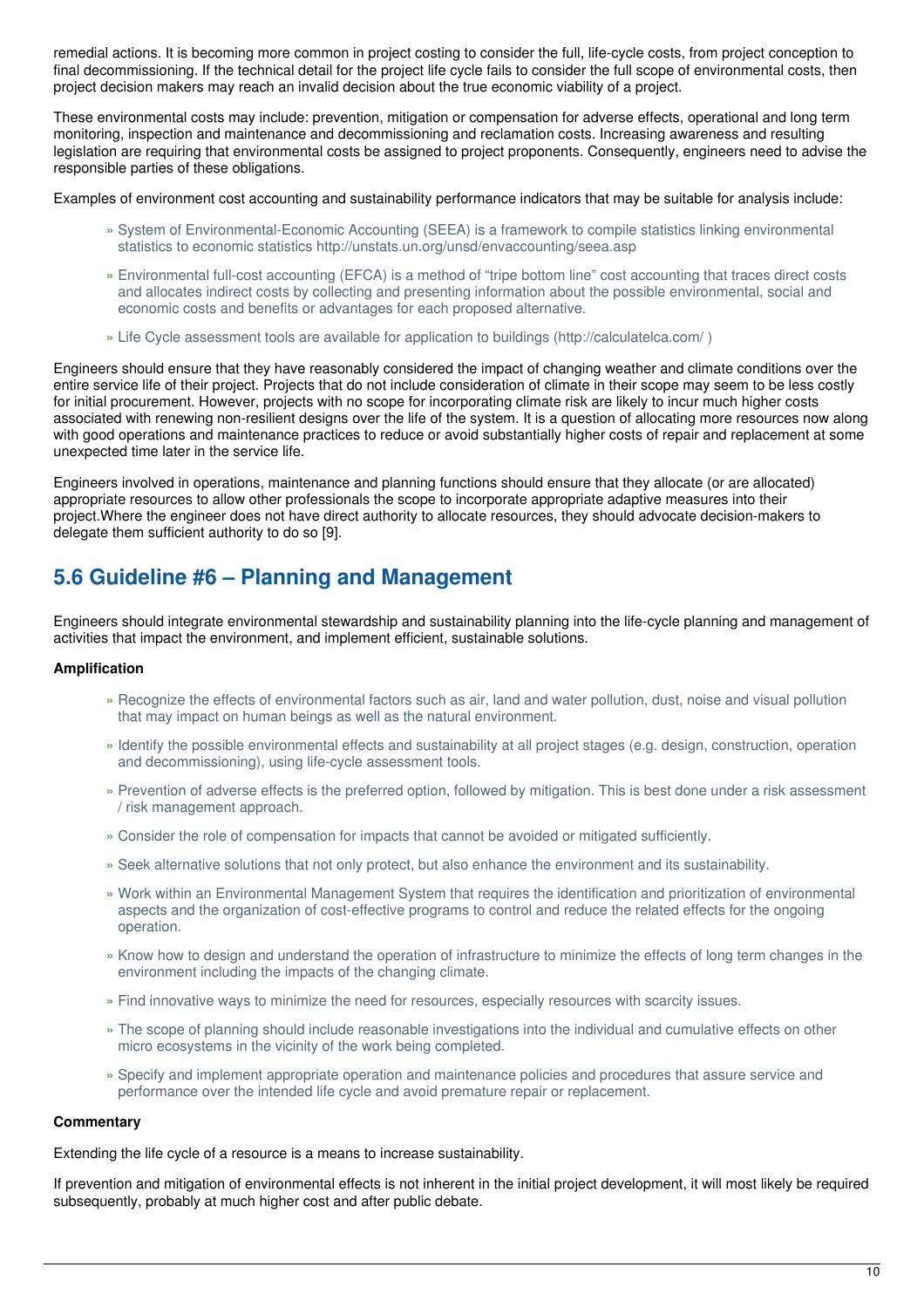The engineer, as well as the project proponent, has a responsibility to consider environmental effect prevention and mitigation as a part of doing business. The engineer should endeavour to resolve all issues surrounding a project or product before proceeding.

"Green Engineering" involves the use of green solutions or natural solutions, rather than traditional "built" engineering solutions for projects. An example for smaller systems where local conditions and zoning permit is to use the ground to filter and clean water, rather than using pipes to send water kilometers away to a treatment plant.

For product development, the appropriate choice of materials, packaging requirements, storage, transportation and end of life considerations are key factors. Alternatives to disposal in landfill, such as reducing, reusing and recycling of products should be considered. The use of the extended producer responsibility approach, where products that have reached their end-of-life are managed by the manufacturer, can help minimize resource requirements and environmental impacts over the product's life cycle.

Sustainability has, in the past, often focused on the development and use of natural resources. A change in this focus is required. Engineers must understand the effect of all projects on resources, both natural and man-made and should look for alternatives. Although waste minimization is a key part of sustainability so is the effect of a project on its surroundings. As well, many projects also present an opportunity to consider planning and design alternatives that may actually enhance the environment by having a positive effect.

Further guidance is available through national and international standards like ISO series of environmental management standards [10] .

An EPD® (Environmental Product Declaration) is a verified and registered document that communicates transparent and comparable information about the life-cycle environmental impact of a product (http://www.environdec.com/). The International EPD® System is a global programme for environmental declarations based on ISO 14025 and EN 15804. The database currently contains more than 500 EPDs registered by 150 companies in 27 countries. This approach has the potential to revolutionize the materials side of projects, if adopted in Canada.

Further guidance on the science of climate change as well as approaches to mitigation through GHG reduction and adapting to climate change to increase resilience can be found in the Fifth Assessment Report of the International Panel on Climate Change (IPCC) [11] . Natural Resources Canada has recently updated its science assessment of climate change impacts for Canada. [12]

Engineering regulators may provide more detailed guidance for particular types of projects through technical bulletins and practice guidelines.

# **5.7 Guideline #7 - Seeking and Disseminating Innovation**

Engineers should seek and disseminate innovations that achieve a balance between environmental, social and economic factors while contributing to healthy surroundings in the built and natural environment.

# **Amplification**

- » Engage in innovation as a key aspect in the development and application of sustainable solutions.
- » Apply innovative products and processes that reduce environmental impacts.
- » In planning for facilities, implement a comprehensive and innovative design strategy to reduce or prevent generation of solid waste.
- » Use advanced and innovative manufacturing processes to produce products that require less energy
- » Identify and further the reapplication of good innovative solutions through knowledge transfer, capacity building and measurement of outcomes.

# **Commentary**

Engineers are structured problem solvers. If a problem is not defined then they will seek to define it and if the scope for acceptable solutions is not given then they will try to identify the constraints. A problem well-defined enables the pursuit of innovative solutions.

Engineers play a key role in transforming science into technology for application in the real world. Innovation, in the form of both hard technologies (i.e. devices) and soft technologies (i.e. methodologies, processes and procedures) is often fostered by the profession. This will include harnessing and maximizing the potential of technological innovation. Examples include carbon capture and storage systems, more efficient irrigation methods, essential medicines, household water purification devices, and manufacturing processes that minimize waste and pollution.

Sustainable technologies use less energy, fewer limited resources, do not deplete natural resources, do not directly or indirectly pollute the environment, and can be reused or recycled at the end of their useful life. However, the most appropriate technology may not be the most sustainable one; and a sustainable technology may have high cost or maintenance requirements that make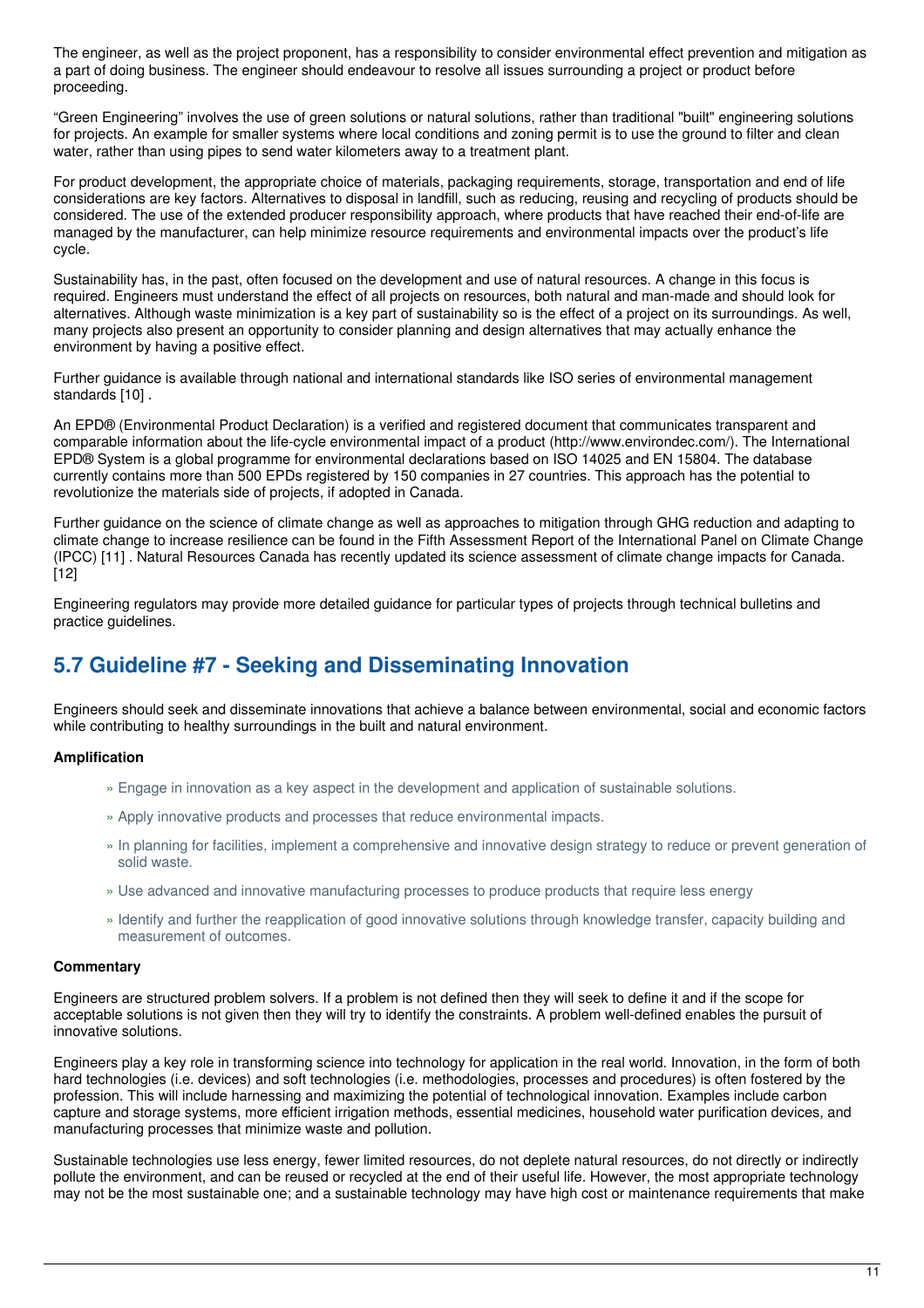#### it unsuitable

The engineering profession is generally risk averse. Established methodologies are often applied because they are easy and generally accepted. Precedence does not necessarily mean that they are the best approach. Advancements in technology and improved approaches to planning and management mean that innovation can often enable a better solution. In some cases innovative "green engineering" [13] solutions can enhance the environment at little or no cost.

Engineers are uniquely placed to facilitate innovative approaches and to assess the improvements in cost reduction and/or minimizing negative outcomes for both the built and local environments. However, it may be difficult for the engineer to implement innovative solutions as existing governmental regulations or opinions of clients may limit their ability to implement.

Engineers should strive to advance the state of the art in their professional area and pursue innovations that can help advance the application and effectiveness of sustainable development.

# **5.8 Guideline #8 – Leading, Communicating and Consulting**

Engineers should become engaged in a leadership role in the ongoing discussion of sustainability and environmental stewardship and solicit input from stakeholders and accredited experts in an open and transparent manner.

# **Amplification**

- » Actively champion and participate (consistent with the scope of the assignment and expertise) in the development of a strategy to address environmental concerns in an ongoing manner. The principles for guiding action should include accountability, inclusiveness, transparency, commitment and responsiveness.
- Consult and engage with stakeholders to determine local, neighbourhood, traditional and cultural values and priorities. » Public meetings, focus groups and other means of open dialogue foster community engagement. These processes can further document any environmental, social or economic impacts that justify and necessitate mitigative actions or adjustments to design assumptions
- » Immediately advise the employer and/or client of any potentially adverse effects discovered in the course of any assignment in which they are involved. Particularly important is communicating and documenting the possible consequences if the engineers' recommendations on environmental remediation or sustainable development are overruled or ignored.
- Actively share expertise and educate other professions, government and the public to improve societal support for » environmental stewardship and sustainability practices.

#### **Commentary**

Engineers are uniquely positioned in three ways to address the two extremes of absolute preservation and unfettered development. First, engineers consult with stakeholders to obtain feedback and ensure input is considered to the maximum extent possible. This includes advising how the feedback was considered and not considered in the decisions that were made. Second, engineers contribute to bodies constituted to formulate environmental laws and their enforcement. Finally, engineers are in a position to act as true environmental stewards who have viable, knowledge-based solutions.

Engineers have duties and obligations to their clients or as employees to their employers. In cases of environmental degradation or a project that is unsustainable, there may be a conflict between legal duties and ethical obligations. If an engineer has reason to believe that there is a threat to the environment that negatively impacts public health or safety in the short or long-term, there is an obligation to bring this to the attention of the relevant authority in written form rather than verbal communication. Documentation in writing fulfills the engineer's duty of care and due diligence.

Engineers are encouraged to be actively involved with environmental issues. Through proactive involvement, they can offer analytical skills to bring a balanced, knowledge-based perspective to the discussion. This could apply even though the individual professional activities of some members may primarily involve expertise that is apparently unrelated to environmental matters.

When engineers become aware of public concerns relative to an assignment they are involved in, the nature of the concern should be investigated in a timely manner to determine the validity of the concern.

The validated information should be promptly communicated through the normal lines of responsibility. Where the withholding of confidential information poses a potential threat to the environment, the engineer should make a reasonable effort to contact responsible stakeholders before disclosure of the information to the proper regulatory authority.

Engineers are encouraged to seek a second professional or specialist opinion as necessary to validate their conclusions, especially when a difference of opinion is apparent with other responsible parties regarding environmental effects.

Engineers must recognize their individual responsibilities for reporting releases and for environmental protection in accordance with legislated reporting requirements and the Code of Ethics.

Sustaining the viability of our environment is a broad responsibility of all citizens.Likewise, our society must seek to reconcile these environmental needs with our need for responsible development.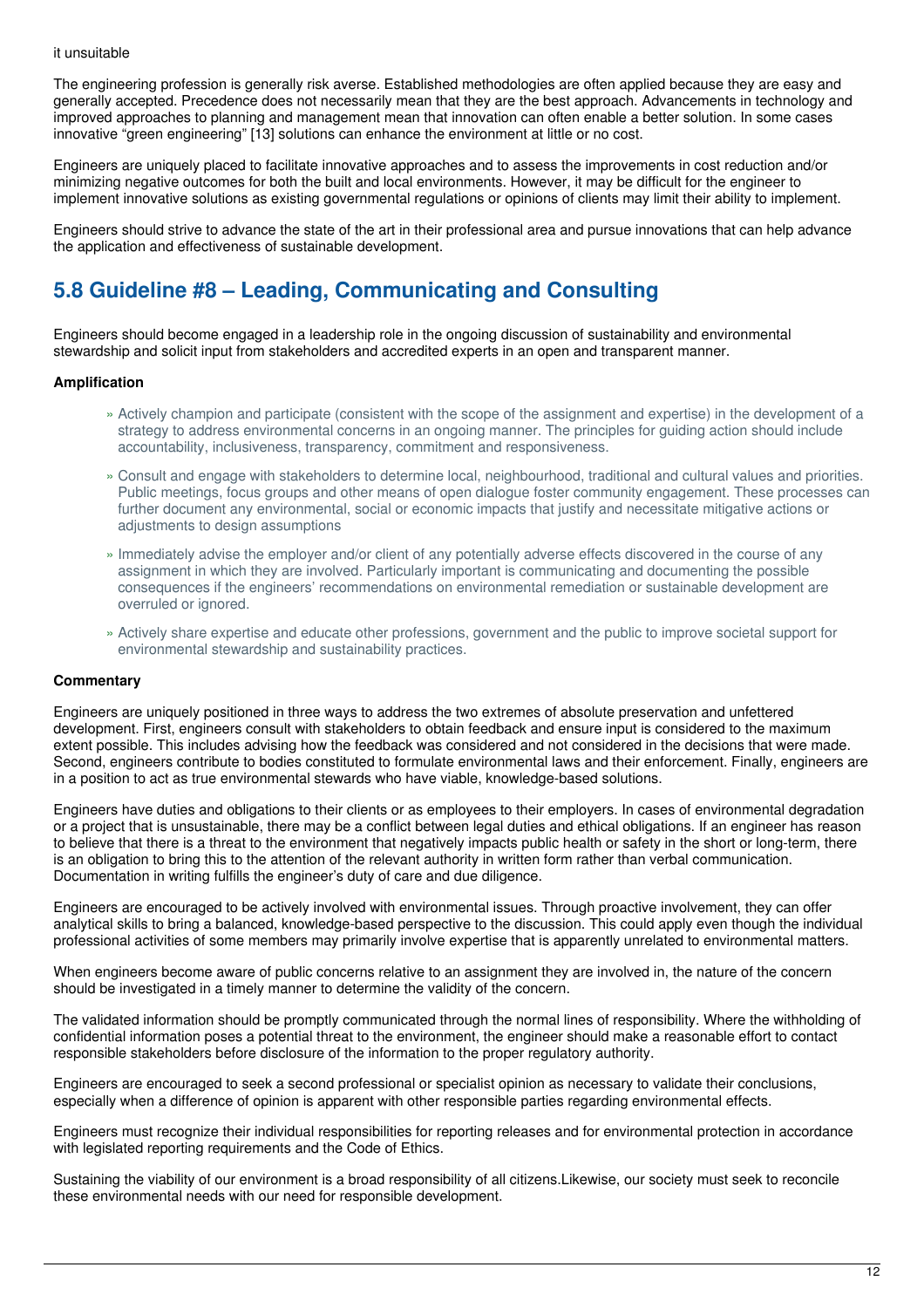Engineers should take a pro-active and cooperative role to assist society to meet these challenges and be the champion to preserve the environment.

# **5.9 Guideline #9 – Complying with Regulatory and Legal Requirements**

Engineers should assure that projects comply with regulatory and legal requirements by the application of best available, economically viable technologies and procedures.

# **Amplification**

- » Engineers must comply with regulatory and legal requirements.
- » Hold due regard of the reality and trend of environmental legislation to assign personal responsibility for both action and omission. Reflect this reality in professional duties as it relates to the engineer, employer, colleagues and clients.
- » Look-ahead for likely legislation changed during the project lifecycle.
- » Ensure that appropriate action or notification of proper authorities occurs in any instance where public safety or the environment is endangered, or where required by relevant legislation, approvals or orders.
- » Maintain client and/or employer confidentiality unless otherwise required by relevant laws, regulations, approvals or orders. When any confidential information is disclosed to public authorities, ensure that their employers and clients are advised of such disclosure.
- » For jurisdictions where limited regulatory standards exist, advise on, and use other national or international regulations, codes or standards that are judged to be locally appropriate.

#### **Commentary**

Engineers are responsible to know and be aware of environmental laws and regulations, either directly or through the retention of qualified specialists. Due diligence is required in the conduct of professional duties to ensure that reasonable analysis is done to comply with environmental requirements. This implies an understanding of environmental policy.

Environmental audits and the implementation of an Environmental Management System are effective means for accomplishing these objectives.

Legal responsibilities such as environmental legislation can place responsibility for environmental impairment on any individual. The greater the likelihood and/or consequences of a negative occurrence, the greater the care that is expected.

In such cases, a defence for the engineer may have to rely upon demonstrating due diligence; the premise that the individual took all reasonable measures to mitigate the problem or adapt to the situation. An important element of due diligence is being able to document that reasonable care has been exercised. Reasonable care may be assessed by comparing what was done to what could have been done, and determining if there were any practical alternatives that could have been used to avoid or to minimize problems.

The engineer can ensure a high level of due diligence by ensuring that, where appropriate, activities take place within an adequate Environmental Management System, which is either consistent with or formally certified to a recognized standard.

Due diligence is a moving standard which will be progressively defined by the courts with the passage of time. However, engineers should use their knowledge and problem solving skills to help adapt and move the regulatory requirements to allow more innovation.

# **5.10 Guideline #10 – Managing Risk**

Engineers should implement risk mitigation measures in time to minimize environmental degradation where there are threats of serious or irreversible damage but a lack of scientific certainty.,

#### **Amplification**

- Assess risks in advance to enable a precautionary approach to recommend actions that protect, restore or improve the » environment and the sustainability of a project.
- Ensure "no" or "low regret" actions that are precautionary are not excessive and lead to unnecessary expense for » limited benefit or risk reduction. Assess through risk assessment the potential impacts and liabilities of specific actions, or not taking specific actions.
- » Provide the decision-maker with a clear statement of the potential actions required to reduce risks by protecting, restoring and, if possible, improving the environment that may be impacted by their projects respecting local needs and concerns.

#### **Commentary**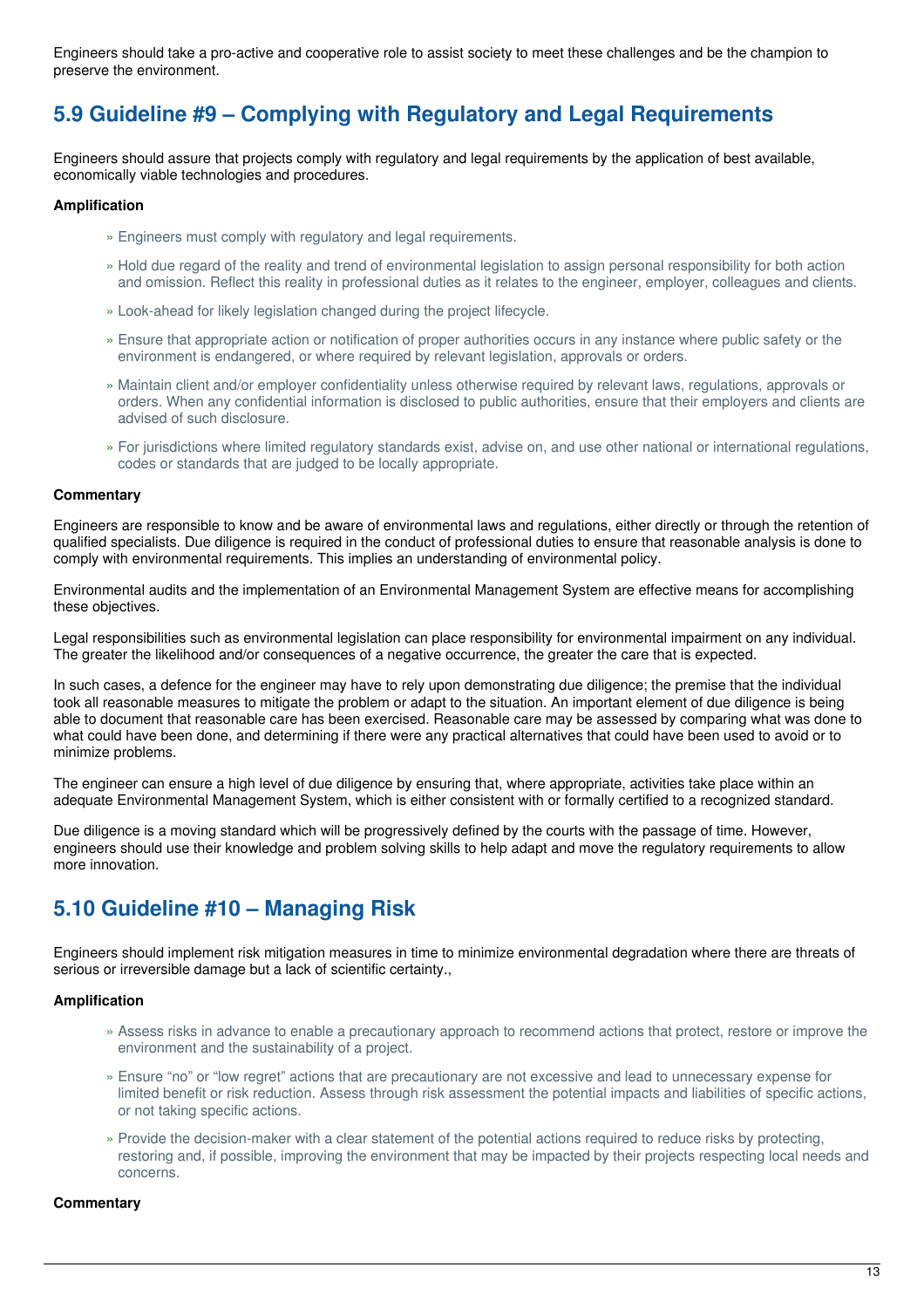Assessing risks due to uncertainties or incomplete scientific information informs decisions on actions is a precaution to potential impacts' Uncertainties in scientific data or incomplete evidence of adverse impacts can be addressed through the proven process of risk management. This includes assessing risks, developing mitigation strategies, communicating the risks and strategies to stakeholders and implementing accepted mitigative actions.

Risk assessment may include defining engineering, environmental and financial risks and social impacts. This process should engage experts in the fields of expertise required as well as stakeholders.

Engineering risk management means the process of analyzing exposure to loss or damage and taking appropriate steps to eliminate the risk or reduce it to acceptable levels. Key to this definition is the concept of an integrated approach to reducing loss exposure; i.e. the recognition that loss or damage can occur in a number of areas (people, environment, assets and production).

With this approach to risk management, engineers focus on hazards relevant to their work (e.g. chemicals, thermal radiation, mechanical forces, electricity, etc.), and analyze the risk from these hazards with regard to injuries, environmental damage, destruction of property, and business interruption (all of which would typically involve financial loss).

A degree of knowledge with respect to financial risk management would be expected of engineers. Often the issues of concern are liability with respect to professional practice and the performance of major undertakings from a business perspective.

The precautionary principle provides a basic no-regret approach to help determine if an action should or should not be undertaken when the associated risks are not known with full certainty. This can be difficult to interpret however and can be used to suggest that the precautionary principle either does not apply, applies but demands certainty that cannot be had, or that measures that do not benefit the client should not be taken.

Engineers are often employed for their ability to deal with uncertainty. Problem definition and constraint identification allow costs and benefits to be evaluated and projects to move forward. The use of the precautionary principle can help this process. Engineers should be wary however that the precautionary principle can be misused or even abused.

For instance, one possible interpretation of the precautionary principle is that the burden of proof falls on those wishing to take an action. Although this approach may limit liability it does not support advocacy for the environment. A more useful interpretation of the precautionary principle that goes beyond the no-regrets approach by including costs is that of Principle #15 of the United Nations Rio Declaration:

"In order to protect the environment, the precautionary approach shall be widely applied by States according to their capabilities. Where there are threats of serious or irreversible damage, lack of full scientific certainty shall not be used *as a reason for postponing cost-effective measures to prevent environmental degradation*." [14]

The Rio Declaration definition of the precautionary principle may be scaled to the ability of practitioners to apply it. Its application is recommended so as to avoid other self-serving definitions that might be used to circumvent accountability and responsibility.

Engineers can employ the precautionary principle to recommend actions that have little or no costs, and that can help protect, restore or even improve the environment. A risk assessment / risk management methodology can be employed to identify potential concerns and appropriate measures to deal with them. For instance, an inventory of infrastructure that might be vulnerable to the impacts of climate change would help identify potential risks and possible mitigation measures. Such an inventory would also be useful whether or not climate change proves to have a significant negative effect on any particular piece of infrastructure.

The Public Infrastructure Engineering Vulnerability Committee Engineering Protocol developed by Engineers Canada (https://pievc.ca/) is a risk assessment methodology that identifies and ranks current and future climate risks to public infrastructure. The climate risk profile enables engineers and other infrastructure practitioners to recommend cost-effective, adaptation actions to reduce risks and improve the resilience of infrastructures to climate impacts. Application of the Protocol is an excellent example of applying the precautionary principle to mitigate future climate risks to infrastructure over its life cycle.

# **6.0 Concluding Remarks**

Applying these guidelines will present challenges for many engineers – some may perceive them as not relevant to their area of practice, or beyond their control, or beyond their skill set to implement at a significant level. Constraints on financial resources are often another significant constraint that may limit any effort. Certainly thought should be given as to how multi-disciplinary teams could be assembled by engineers at the earliest stages of any significant project and to determine methods for allocating appropriate resourcing.

Despite these challenges, all engineers should work towards sustainable and environmentally responsible solutions in their practice and contribute to the advancement of the profession's capabilities to do so.

Engineers Canada and its engineering regulators have pledged to support sustainable development and environmental stewardship in the practice of engineering. Adoption of these guidelines demonstrates this commitment and benefits all registered engineers in Canada.

# **Definitions**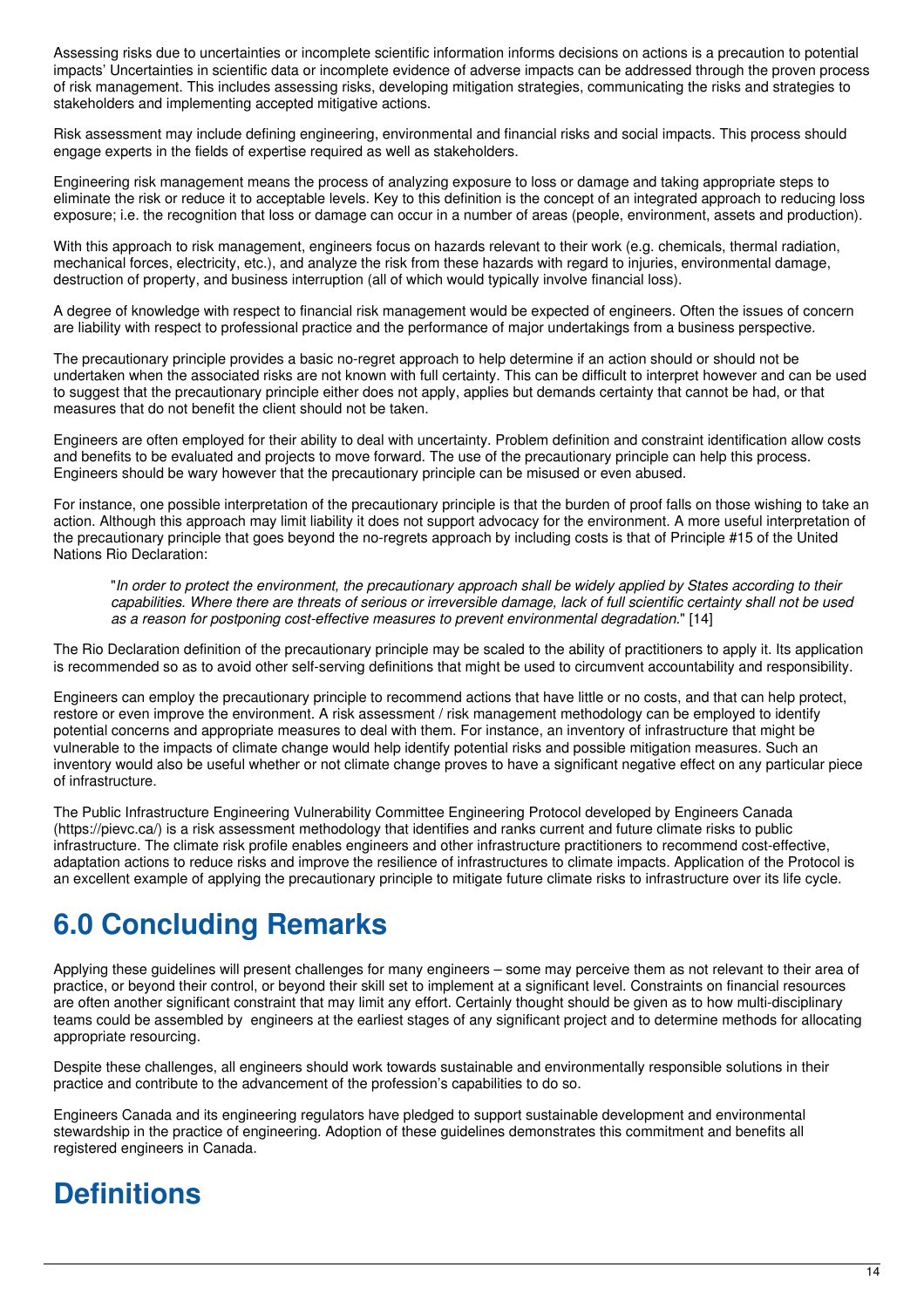### **List of Definitions**

There are numerous terms used to refer to the concepts of sustainability, development, environment, stewardship and other combinations thereof. There are variations of terms among engineering regulators for local use and in specific areas of engineering practice. Engineers are advised to be wary of intentionally weak or vague definitions that may circumvent professional practice and accountability. International, national, provincial and territorial definitions in legislation and regulation can help engineers adapt their practice.

It is at the local or community level where sustainable development and environmental stewardship is implemented with measurable goals and outcomes. Recognized definitions assist in this process.

The following are standardized terms and definitions used in the guideline or for reference by engineers.

#### **Acquiescence**

To accept or comply passively, without question or objection.

#### **Adverse Effect**

Impairment of, or damage to: 1) the environment, 2) societal health and safety, and/or 3) property and functioning of the economy.

### **Association/ordre**

An organization authorized by provincial or territorial legislation to regulate the qualification and registration of engineers and the practice of engineering in the authorizing jurisdiction.

#### **Climate Change**

A change of climate which is attributed directly or indirectly to human activity that alters the composition of the global atmosphere and which is in addition to natural climate variability observed over comparable time periods. [15]

#### **Climate Change Adaptation**

The process of engineering decision-making for adjustments in human or natural systems in response to vulnerabilities to climatic changes, that moderates harm or exploits beneficial opportunities.

#### **Climate Change Mitigation**

The reduction of anthropogenic Greenhouse Gas (GHG) emissions by reducing the releases from sources and increasing the uptake by sinks to reduce overall radiative forcing in the atmosphere.

#### **Conservation**

The planning, implementation and ongoing management of an activity to protect the set of physical, chemical and biological characteristics of the environment necessary to maintain the health of the natural world.

#### **Continuing Professional Development**

The training and/or engineering practice, which enhances an engineer's skills, knowledge and ability to practice engineering. These activities typically include the application of theory, management of engineering, communication or understanding the social implications of engineering. [16]

#### **Cost-Benefit Analysis**

An economic analysis method that expresses the costs of an activity, in comparison to the benefits, using common units, to aid decision-making. The analysis would normally include capital, operating, maintenance, commissioning and decommissioning, social, and environmental costs.

#### **Cradle to Cradle**

An approach that looks beyond efficiency to systems that are essentially waste free. All material inputs and outputs are seen either as "technical" nutrients that are indefinitely reusable by society or as "biological" nutrients that are recyclable by nature.

#### **Cumulative Effects**

Cumulative effects are changes to the environment that are caused by an activity in combination with other past, present and future human activities. Individual effects that are incremental, additive and synergistic can lead to cumulative effects and must be considered collectively and over time, in order for a true measure of the total effect and associated environmental costs of an activity to be assessed.

#### **Due Diligence**

The care that a reasonable person exercises under the circumstances to avoid harm to other persons, property and the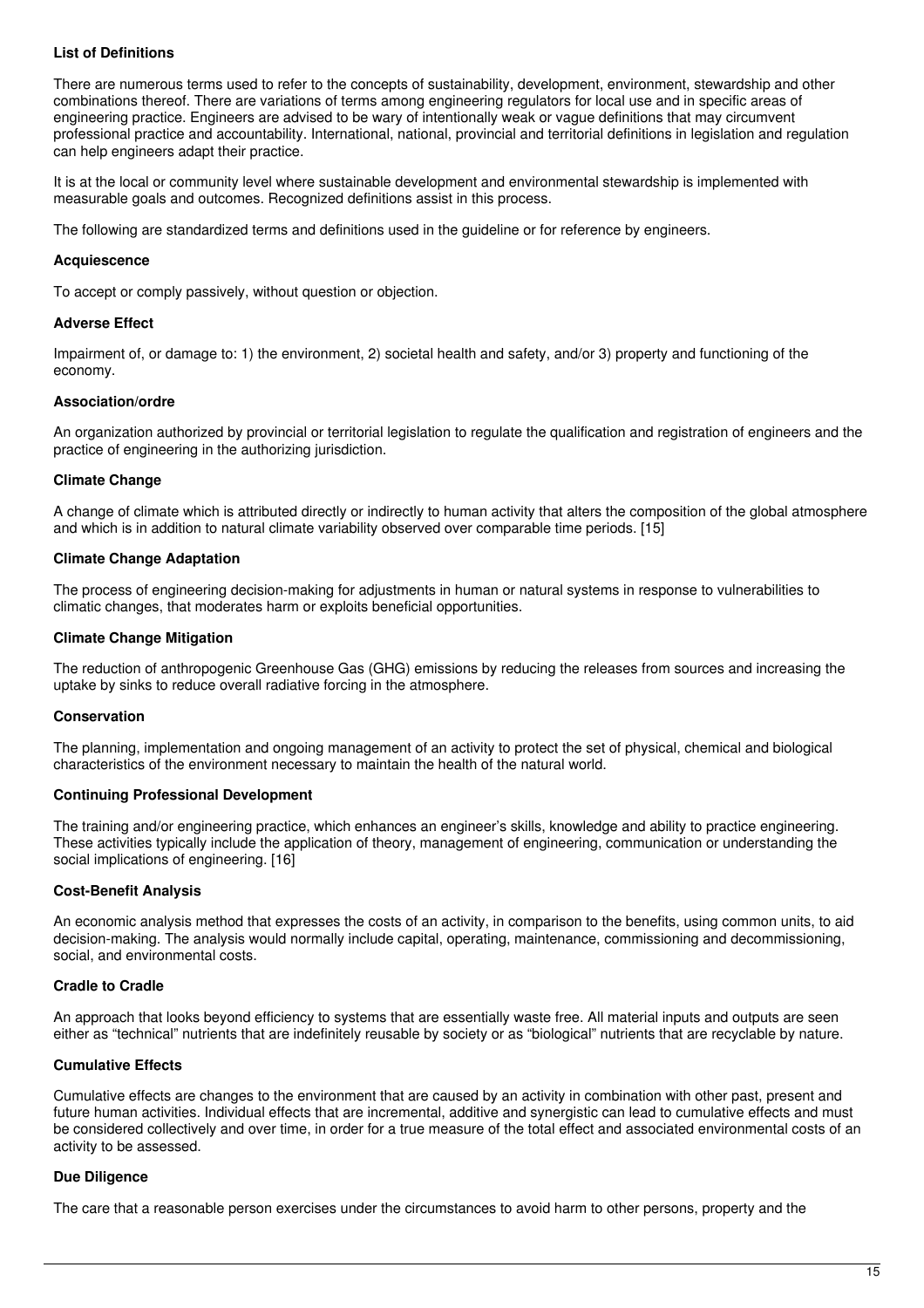#### environment.

#### **Ecosystem**

The interactive system involving all of the organisms in a specified area, their interactions with each other, energy and material flows and the components of air, land and water.

# **End-of-Life**

For goods and services, the period after which a product is expected to have reached the end of its useful or serviceable life, or when a service would no longer be expected to be available from the service provided.

### **Engineering regulator**

An organization authorized by provincial or territorial legislation to regulate the qualification and registration of engineers and the practice of engineering in the authorizing jurisdiction.

#### **Environment**

The natural and built components of the earth and includes:

- » air, land and water;
- » all layers of the atmosphere and oceans;
- » all organic and inorganic matter, and all living organisms; and,
- » the interacting natural systems that include components referred in sub-clauses (i), (ii) and (iii) above.

The human built environment exists within the natural environment.

#### **Environmental Assessment**

The identification and evaluation of the effects of an undertaking and its alternatives on the environment.

#### **Environmental Audit**

A systematic, documented, objective review of the manner in which environmental aspects of a program, project, facility or corporation are being managed.

### **Environmental Impacts and Effects**

An impact on the environment can lead to various effects. Impacts are primary events; they have magnitude and can lead to subsequent effects. Effects are secondary events; they have significance and may be good or bad, singular or multiple, immediate or distributed across time and space, and could be isolated or cumulative.

#### **Environmental Impairment**

Damage, harm or loss to the environment.

#### **Environmental Management System (EMS)**

A continual cycle of planning, implementing, reviewing and improving the processes and actions that an organization undertakes to meet its business and environmental goals. Most EMS's (i.e. ISO 14001) are built on the "Plan, Do, Check, Act" model. This model leads to continual improvement based upon:

- » establishing policy or strategic direction;
- » planning, including identifying environmental aspects and establishing goals [Plan];
- » implementing, including training and operational controls [Do];
- » checking, including monitoring and corrective action [Check]; and,
- » reviewing progress and acting to make needed changes to the EMS [Act].

#### **Environmental Protection**

Measures and controls to prevent damage and degradation to the environment, including the sustainability of its living resources.

#### **Environmental Specialist**

An individual not limited to engineers, who is qualified with training, knowledge and experience in a field or discipline of science dealing with the environment.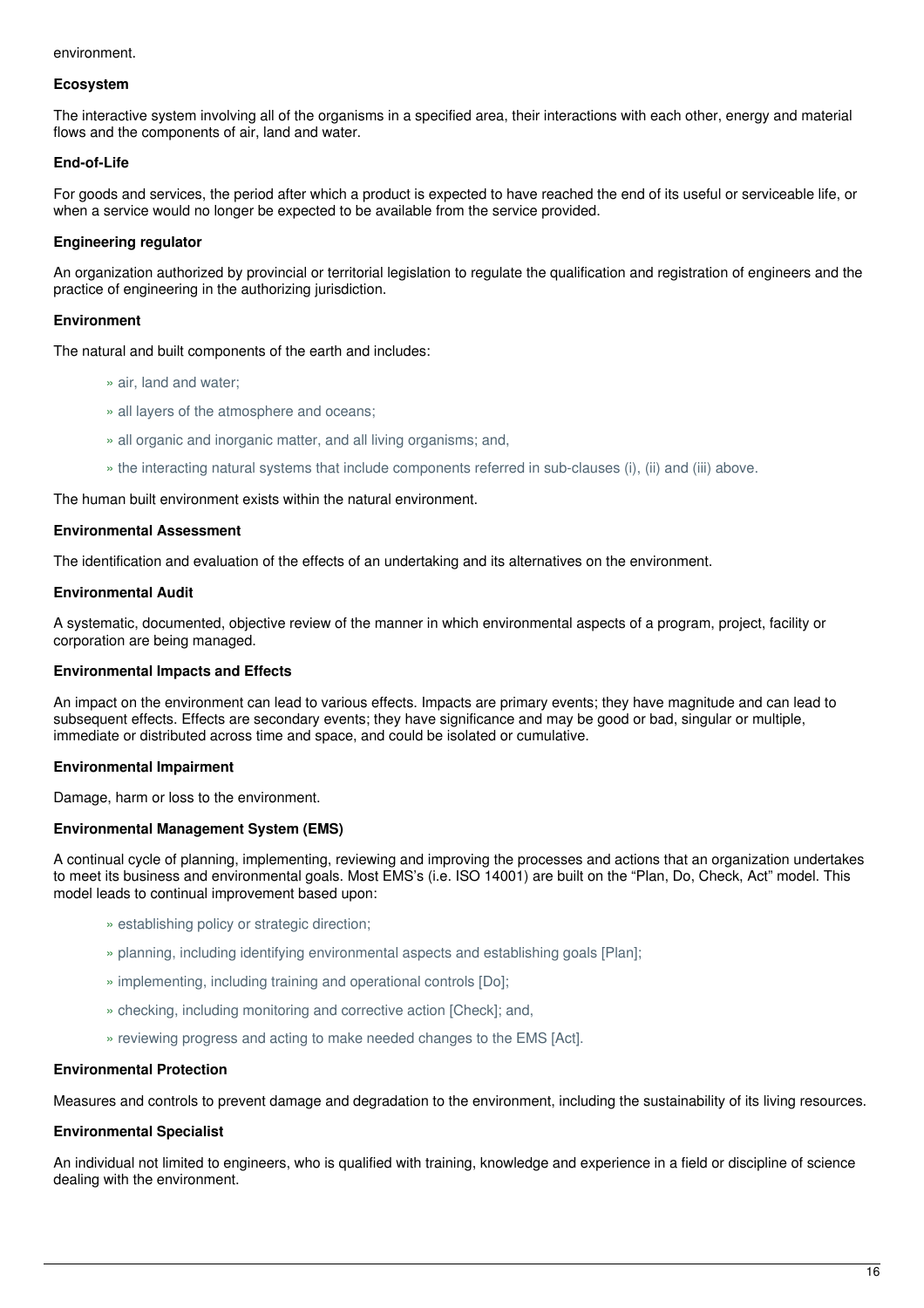# **Environmental Stewardship**

The wisest use of the finite resources in naturto produce the greatest benefit while maintaining a healthy environment for the foreseeable future.

# **Extended Producer Responsibility**

A scheme under which producers assume responsibility for disposal costs that can reasonably be expected to arise when their products reach End-of-Life. This usually involves some up-front securitization mechanism.

### **Hazardous Substance**

A substance or mixture of substances, other than a biocide, that exhibits characteristics of flammability, corrosivity, reactivity, toxicity or other harmful effects when released into the environment.

### **Hazardous Waste**

A category of waste requiring special handling, treatment or disposal as specified in currently applicable regulations.

### **Innovation**

An innovation is the implementation of a new or significantly improved product (good or service), or process, a new marketing method, or a new organizational method in business practices, workplace organization or external relations. [17]

# **Liability**

Legal responsibility to another or to society, which is enforceable by civil remedy or criminal penalty.

### **Life-Cycle Assessment**

Assessing the environmental effects of a chemical, product, project, development or activity from its inception, implementation and operation through to termination or decommissioning.

### **Mitigation**

In respect to a project, the elimination, reduction or control of the adverse environmental effects of the project, and includes restitution for any damage to the environment caused by such effects through replacement, restoration, compensation or any other means.

# **Persistent Effect**

A compound or substance that is resistant to degradation processes, and has the potential to accumulate in the environment and exert long-term environmental effects.

# **Precautionary Principle**

Where there are threats of serious or irreversible damage, lack of full scientific certainty shall not be used as a reason for postponing cost-effective measures to prevent environmental degradation. [18]

# **Professional engineer/Engineer**

The title given to a person in Canada who is allowed to engage in engineering under local law. The protected title given to a person licensed to practice as a "Professional Engineer" or "Engineer" is authorized under the applicable provincial or territorial engineering act.

# **Quality of Life**

The factors related to the state of health and well-being of an individual or a community.

#### **Engineer Standard of Reasonable Care**

Performing in a manner consistent with that degree of care and skill ordinarily exercised by members of the engineering profession currently practicing under similar circumstances.

# **Reclamation**

The removal of equipment, buildings or other structures or appurtenances; and the stabilization, contouring, maintenance, conditioning or reconstruction of the surface of land resulting in a biologically productive landscape that is equivalent to predisturbed state.

# **Recycle**

To do anything that results in providing a use for a thing that otherwise would be disposed of or dealt with as waste, including collecting, transporting, handling, storing, sorting, separating and processing the thing, but does not include the application of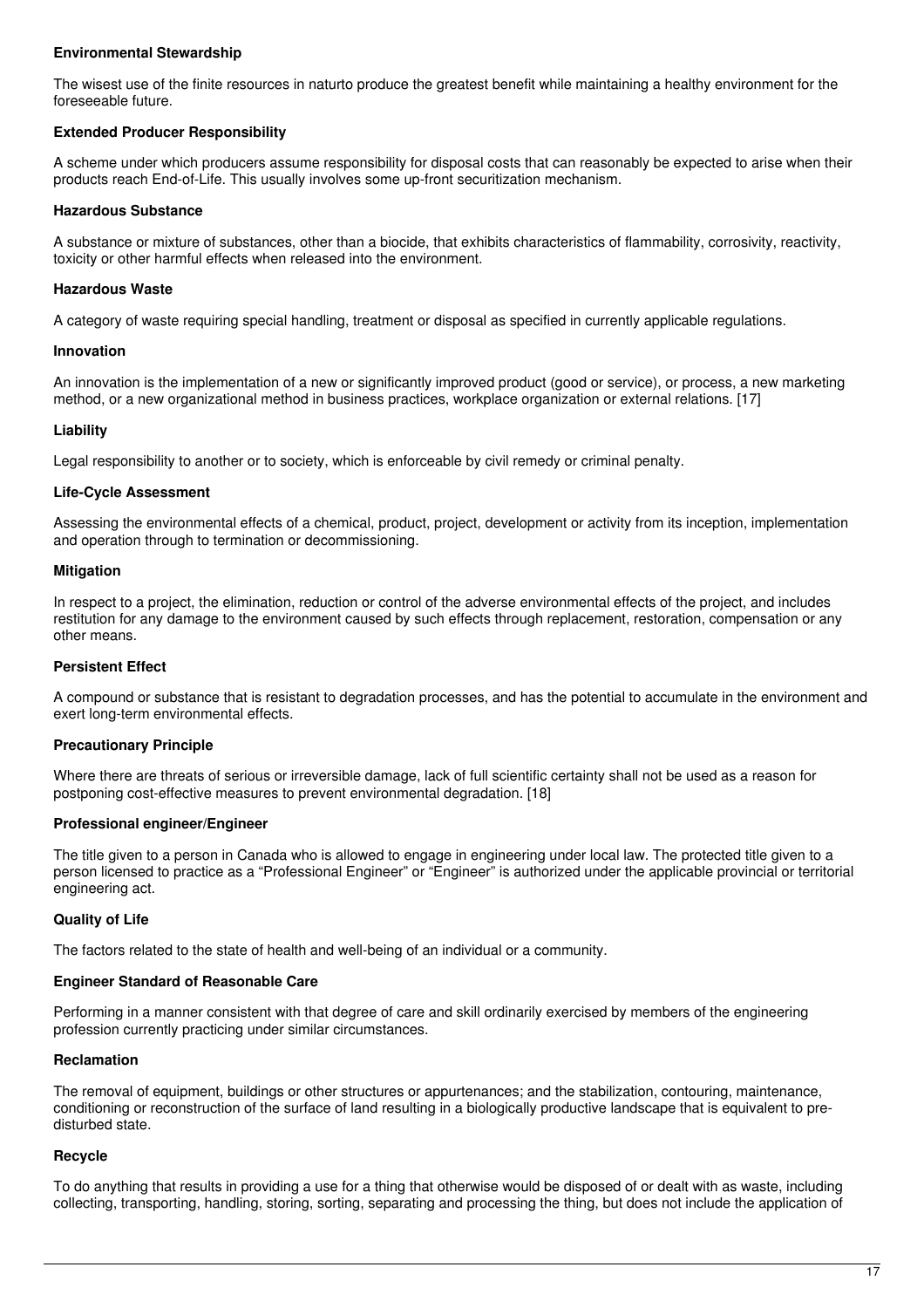waste to land or the use of a thermal destruction process.

### **Remediation**

The process of correcting or counteracting the contamination of structures, land or water to meet or exceed specified requirements. Requirements may be regulatory or set by stakeholders but must be specific.

### **Societal Values**

The attitudes, beliefs, perceptions and expectations generally held in common in a society at a particular time.

### **Stakeholder**

A person or organization that is directly involved with, or affected by, a development, product, or activity and therefore has an interest in it.

### **Sustainability**

Ability to meet the needs of the present without compromising the ability of future generations to meet their own needs, through the balanced application of integrated planning and the combination of environmental, social, and economic decision-making processes.

### **Sustainable Development**

Sustainable development is development that meets the social, economic, and environmental needs of the present without compromising the ability of future generations to meet their needs [19].

### **Sustainable Economic Development**

One of numerous variants of the term Sustainable Development. [There is little consistency among definitions for this and other related terms in the literature. This term is not defined in this document and its use is avoided in the guideline.]

### **Valued World Component**

Any part of the social, economic and environmental system that is considered important based upon cultural values, resource impacts and environmental concerns.

### **Vulnerability**

The degree to which a system is susceptible to, or unable to cope with, the adverse effects of climate, including climate variability and extremes or any other natural events or man-made activity.

# **Waste**

Any material or substance that is unwanted by its generator.

# **World**

The world is the entire earth. It consists of both of the natural environment and the human built environment; plus the people, their society and their global economy.

# **Acknowledgement**

This guideline has been developed from the following publications, which served as source documents:

- The Association of Professional Engineers and Geoscientists of British Columbia (APEGBC) Sustainability » Guidelines, May 2013.
- The Association of Professional Engineers and Geoscientists of Alberta (APEGA) Guideline on Environmental » Practice, February 2004.
- » Canadian Council of Professional Engineers National Guideline on Environment and Sustainability, 2006.
- Canadian Engineering Qualifications Board Model Guide for Constituent Associations: Risk Management, August » 2012.
- World Federation Of Engineering Organizations Model Code of Practice for Sustainable Development and » Environmental Stewardship, October 2013.
- Association of Consulting Engineering Companies Canada Sustainable Development for Canadian Consulting » Engineers, 2014.
- » International Federation of Consulting Engineers (FIDIC) Project Sustainability Management Applications Manual,